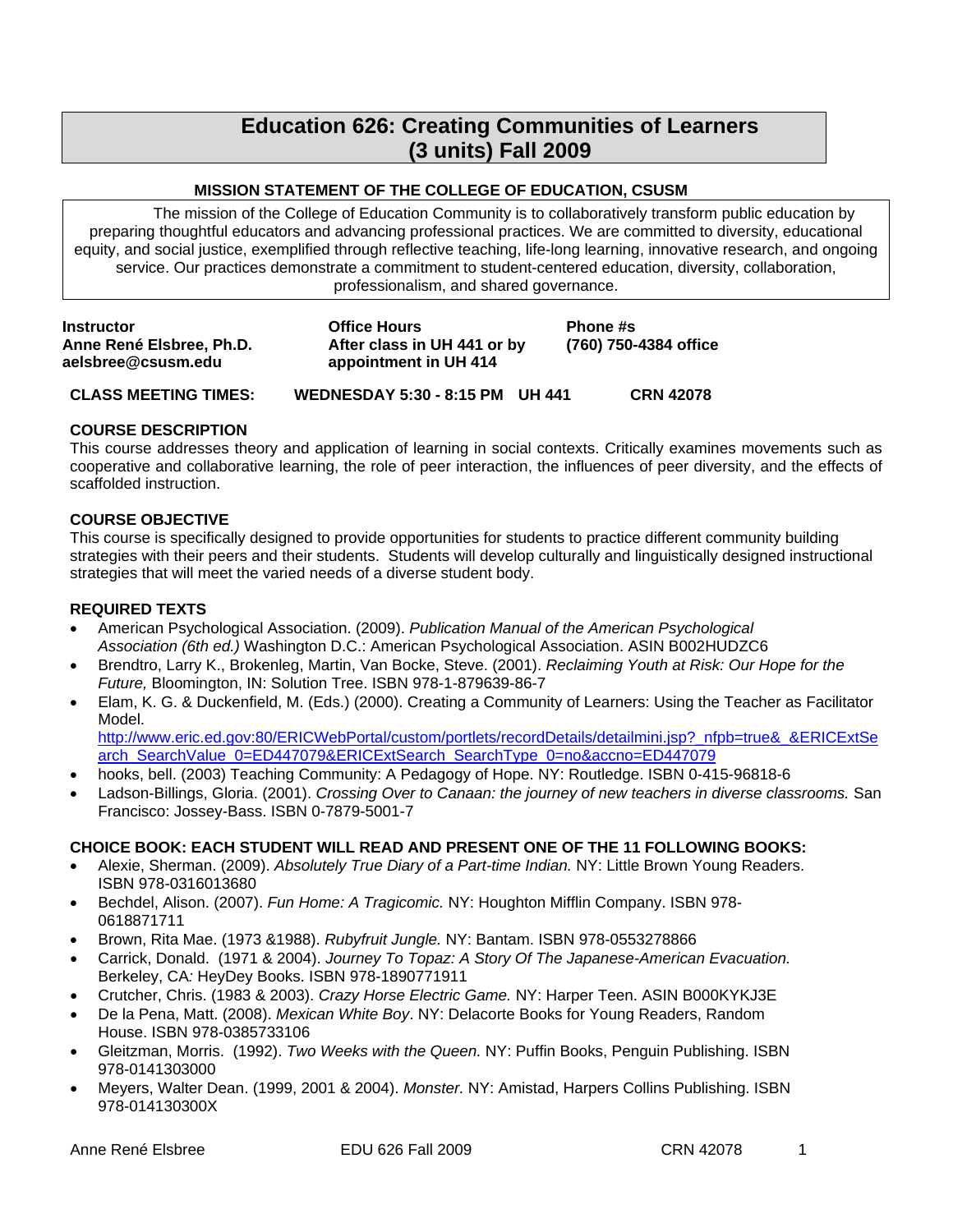- <span id="page-1-0"></span> Peters, Julie Anne. (2006). *Luna.* NY: Little Brown Young Readers, Time Warner. ISBN 978 0316011273
- Satrapi, Marjane. (2003). *Persepolis: The Story of a Childhood.* NY: Pantheon ISBN 037571457X
- Yang, Gene Luen. (2003). *American Born Chinese.* NY: Square Fish. ISBN 78-0312384487

# **RECOMMENDED TEXTS**

These books will be referenced in class and some chapters will be included in the course readings. In addition students may read as a make up or extra credit assignment. See details in syllabus.

- Gibbs, Jeanne. (2001). *Tribes TLC®: A new way of learning and being together.* Windsor, CA: Center Source Systems. ISBN 0-932762-40-9
- hooks, bell. (1994). *Teaching to Transgress.* NY: Routledge. ISBN 0-415-90808-6
- Kumashiro, Kevin K. (2004). *Against Common Sense: Teaching and Learning Toward Social Justice* NY: Routledge. ISBN 0-415-94857-6
- Nieto, Sonia. (1999). *The light in their eyes: Creating multicultural learning communities.* NY: Teachers College. ISBN 0-8077-3782-8
- Palmer, Parker. (1998). Courage to Teach. San Francisco: Jossey-Bass. ISBN 0-7879-1058-9
- To stay updated regarding educational issues that impact teaching, learning and leadership, you are urged to read current publications in the field. Some examples include: *Educational Leadership, Language Arts, Science and Children, Democracy & Education, Phi Delta Kappan, Teaching Tolerance* and *Rethinking Schools.*

# **ACCOMMODATIONS FOR DISABILITIES**

Discuss your needs for limited accommodation with the instructor within the first week of the semester. Students requiring substantial accommodations need to contact Disabled Student Services in order to make the necessary arrangements.

The Office of Disabled Student Services (DSS) is located within Craven Hall in Suite 4300. The DSS staff are available for both walk-in and scheduled appointments Monday through Friday from 8:00 a.m. to 5:00 p.m. Individuals wishing to call DSS can do so by dialing (760) 750-4905 or (760) 750-4909 (TTY) and our fax number is (760) 750 3445.

#### **PLAGIARISM**

All work completed for this class must be of your own design. When relying on supporting documents authored or created by others, cite them clearly and completely using American Psychological Association (APA) style format (APAStyle.org). Failure to credit others and create original work of your own may result in a failing grade.

# **COURSE LOAD**

**I**n all master course work, it is expected that for every one hour of contact time, you will complete approximately one hour of work outside of class. Please plan accordingly.

#### **READINGS**

Reading requirements are critical to productive class discussion and assignments and will need your time and attention. The dates the readings and homework assignments are listed on the calendar indicate the due date.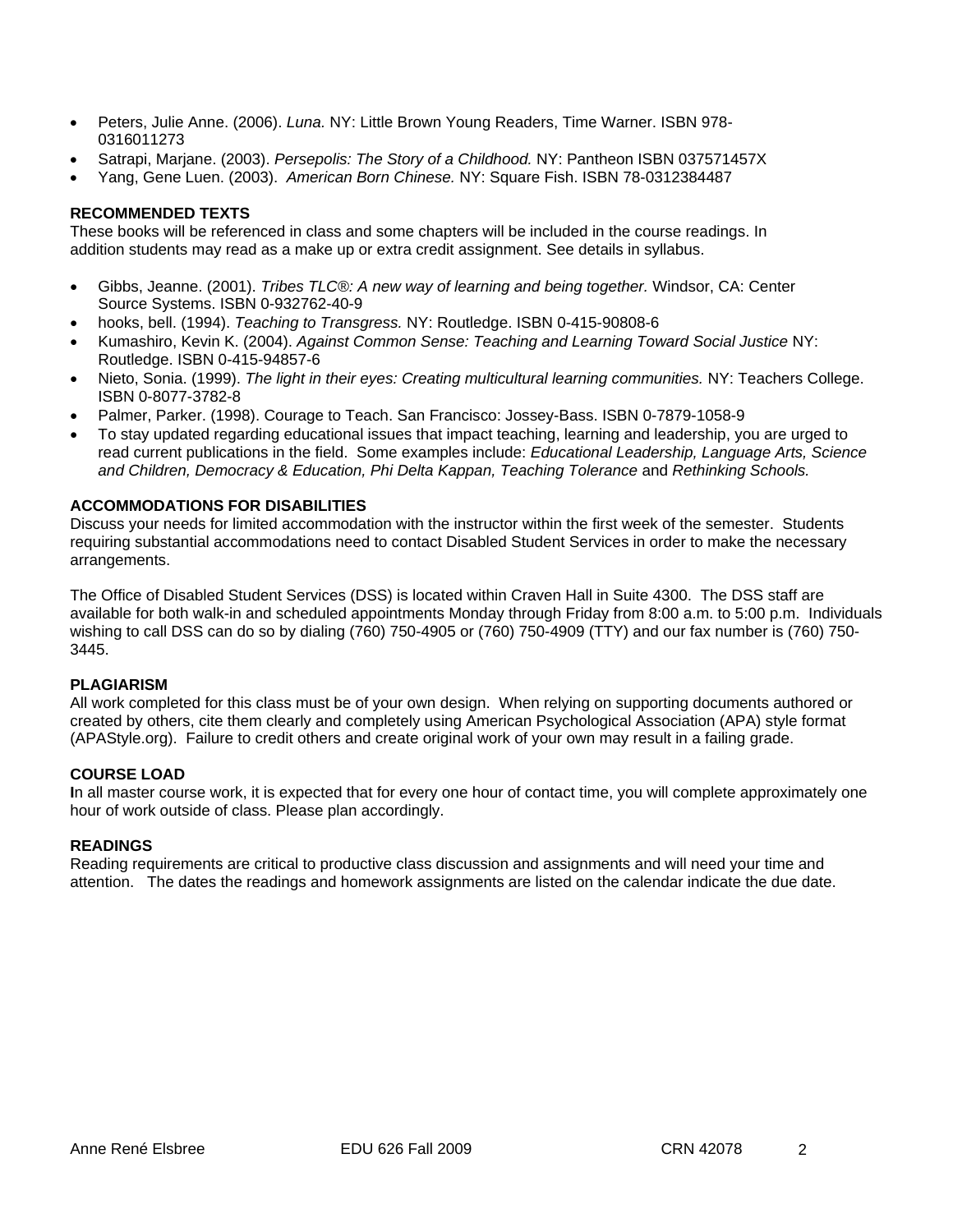## <span id="page-2-0"></span>**USE OF TECHNOLOGY**

Students are expected to demonstrate competency in the use of various forms of technology (i.e. word processing, electronic mail, WebCT, use of the Internet, and/or multimedia presentations). Specific requirements for course assignments with regard to technology are at the discretion of the instructor. Keep a digital copy of all assignments.

#### **WEBCT**

This course will have an online component using WebCT6. We will go over use in class the first week.

#### **ELECTRONIC COMMUNICATION PROTOCOL**

Electronic correspondence is a part of your professional interactions. If you need to contact instructor or other students, e-mail is often the easiest way to do so. It is my intention to respond to all received e-mails in a timely manner. Please be reminded that electronic correspondences are a very specific form of communication, with their own form of nuances, meanings, and etiquette. For instance, electronic messages sent with all upper case letters, major typos, or slang, often communicates more than the sender originally intended. With that said, please be mindful of all electronic messages you send, to your colleagues, to faculty members in the College of Education, or to persons within the greater educational community. All electronic messages should be crafted with professionalism and care.

### **Things to consider for electronic communication:**

- Would I say in person what this e-mail specifically says?
- How could this e-mail be misconstrued?
- Does this e-mail represent my highest self?
- Am I sending this e-mail to avoid a face-to-face conversation?

In addition, if there is ever a concern with an email I send to you, let's talk in person so we can correct any confusion.

#### **PROFESSIONAL DEMEANOR**

Grading will also include a component of "professional demeanor." Students will conduct themselves in ways that are generally expected of those who are entering the education profession. This includes but is not limited to:

- Attendance;
- On-time arrival to all class sessions;
- Advance preparation of readings and timely submission of assignments;
- Respectful participation in all settings (e.g., whole group, small group, in/outside of class);
- Carefully considered, culturally aware approaches to solution-finding.

If instructor has to address any of the above with you – you most likely will not earn full credit.

# **MAKE UP OR EXTRA CREDIT ASSIGNMENTS (DUE BY NOVEMBER 4TH)**

Students may make up one absence by completing one of the following assignments:

1. Attend a conference, give a verbal report in class with paper resources for peers.

Here are some local conferences you can consider:

- Nov 20, 2009 California Association for Bilingual Education (CABE) Los Angeles County Regional Conference Region III Almansor Court, Alhambra , CA www.bilingualeducation.org
- Oct 8-10, Global Education Network (GEN) Conference La Jolla Marriott Hotel, San Diego, California http://www.GENConference.org
- Oct 15-17, California Council on Teacher Education Conference Kona Kai Hotel, San Diego, www.ccte.org
- Wilshire Grand Hotel, Los Angeles http://www.caea-arteducation.org/www/Pages/conference.html Nov 12-15, California Art Education Association

2. Read one of the recommended texts, write a lesson implementing what you learned & present to class (5 min).

# **Please note assignments are due whether or not you are present in class that day.**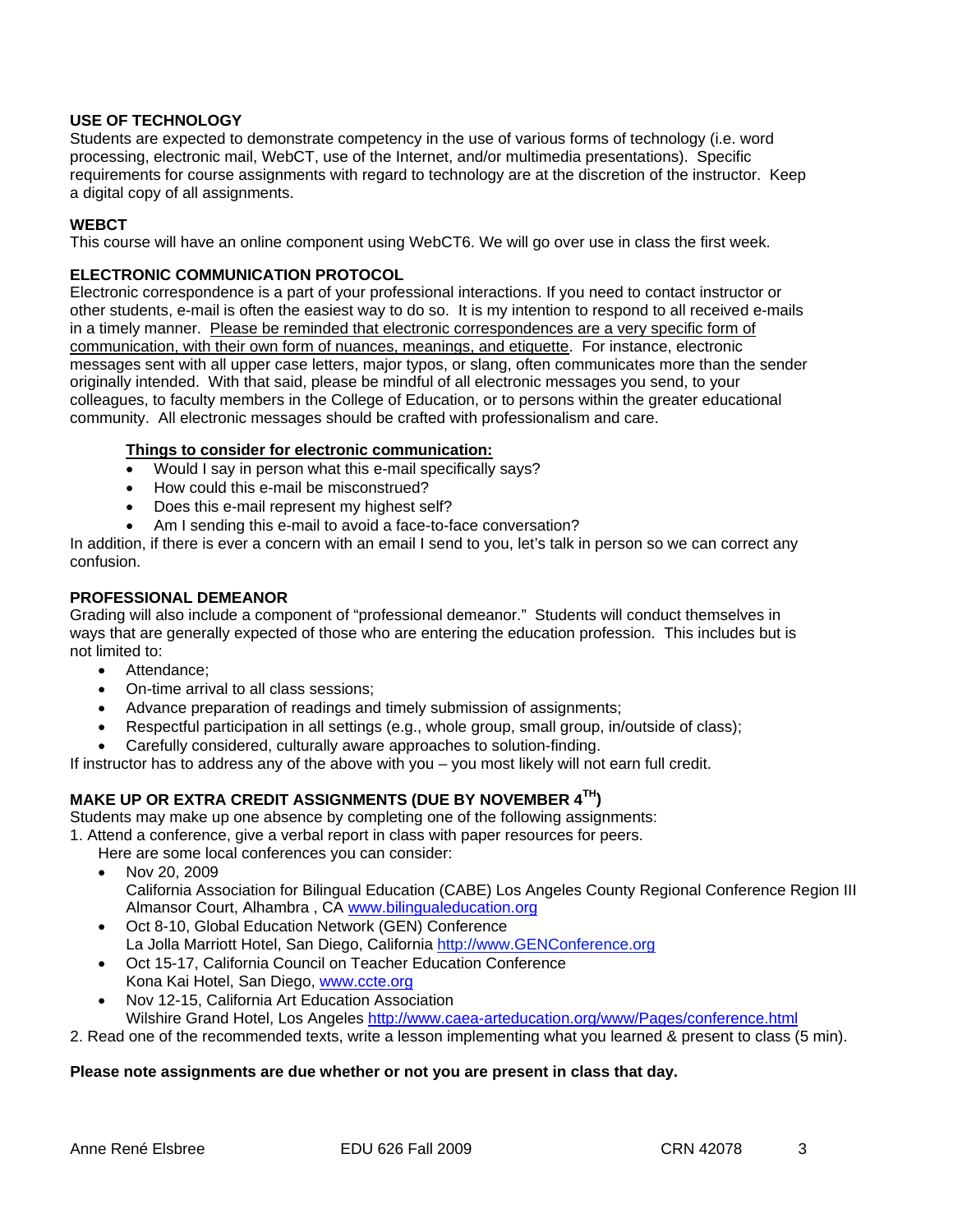#### **CSUSM FURLOUGH**

Due to the devastating effects of current budget crisis in California, I have been furloughed nine days each semester of this academic year, representing a 9.23% reduction in both workload and compensation. A furlough is an unpaid day off on a faculty member's regularly-scheduled workday. In order to satisfy legal and ethical requirements of the California Labor Code, I am required to submit formal certification that I will not work on my furlough days. I am prohibited from teaching, conducting scholarly research, consulting with students, responding to email or voicemail, providing assignment feedback, or participating in any CSU work-related activities on my furlough days. Furlough dates vary by professor; my Fall 2009 Semester furlough dates are September 14 & 21, October 5 & 20, November 5, 12, 24 & 25 & December 4.

The CSU faculty agreed to take furlough days in order to preserve jobs for as many CSU employees as possible, and to serve as many students as possible, in the current budget crisis. The agreement that governs faculty furloughs acknowledges that "cuts of this magnitude will naturally have consequences for the quality of education that we can provide." Within the furlough context, I will make every effort to support your educational experience at CSUSM. Visit CSUSM Budget Central

[http://www.csusm.edu/budgetcentral/] to learn about the state budget crisis and how it impacts your educational opportunities. To avoid the continued loss of higher education availability in California, exercise your right to voice an opinion. Contact information for state legislators and the governor are provided at Budget Central.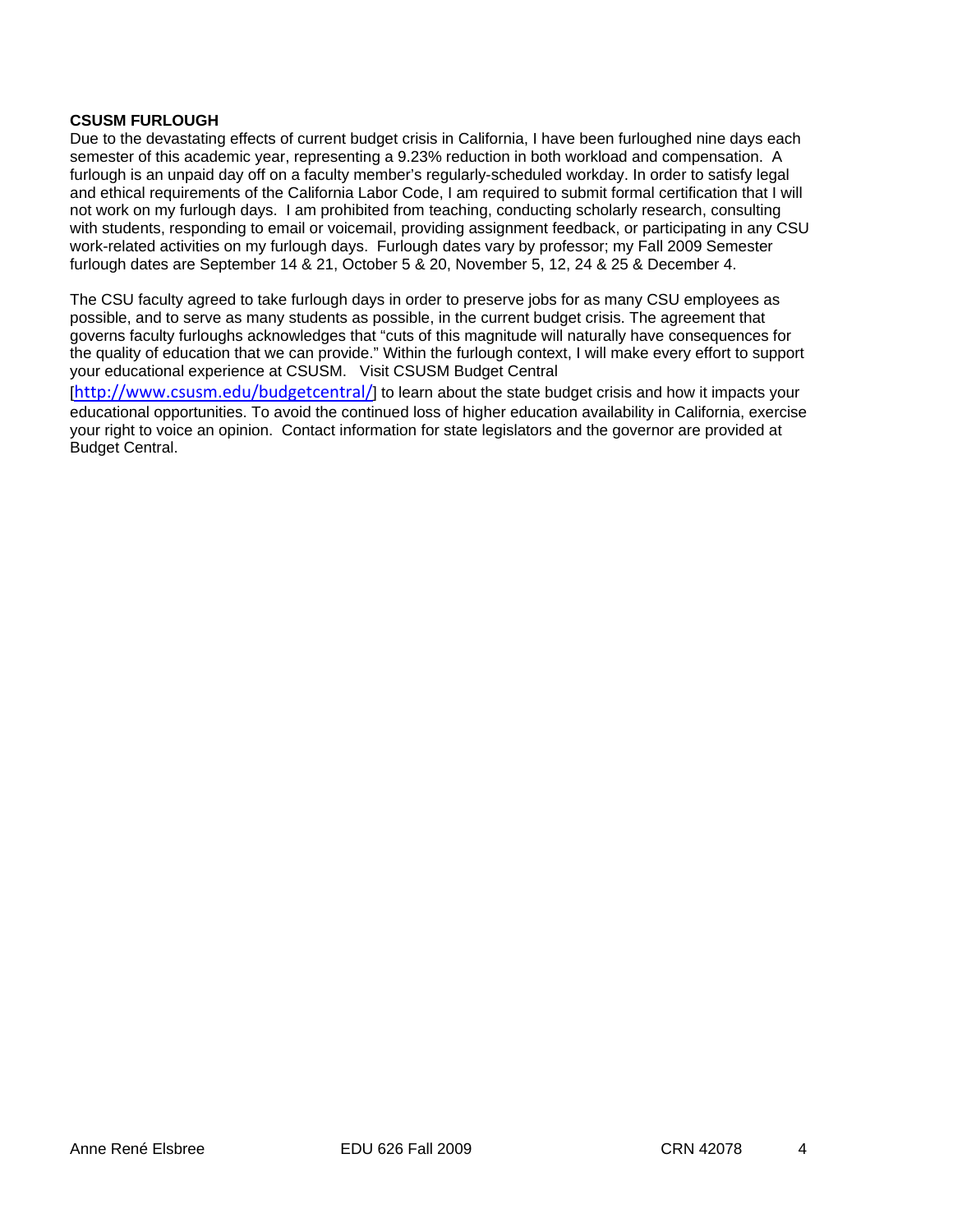# **COURSE ASSIGNMENTS OVERVIEW**

Assignment details, graphic organizers and rubrics are provided in syllabus and/or on WebCT.

#### **Reading Responses: 30 points possible**

 class session. Each reading assignment will require a written reading response. The reading response is to help you focus your reading on the key information in the reading. A response is not a summary of the reading. The responses will vary from a written paragraph in response to a prompt to highlighted concepts in text. Reading responses are informal, but will be checked each class. Some may be collected. Each reading response is worth 3 points. You must be present in class to earn any credit. If you are unable to be present you can send the reading response via email prior to class. No reading responses will be accepted after the

*Reading Response Assignment Objectives:* 

- a. Identify key concepts in readings.
- b. Contextualize the concepts to reader's work/school setting.
- c. Practice reading comprehension strategies that can be used with students.

#### **Choice Book Poster Presentation: 35 points possible**

You will read one K-12 book from a list provided by the instructor. Each book represents a form of diversity to help you connect and validate your students' experiences. The books have been chosen to use with K-12 students, but mostly suited for upper elementary through high school level. You will use Harvey Daniels' Literature Circle Reading Strategies to help you process the content of the text and to experience the strategy first hand. Literature Circle graphic organizers are provided to help you fulfill different reading roles and help you stay on track as a reading group. Part of the assignment is to develop activities that can use the book in your classrooms. You will prepare 4-8 different lesson plans using the text to present at a poster session. See rubric provided for details about expectations.

#### *Choice Book - Poster Presentation Assignment Objectives:*

- a. Use Harvey Daniel's Literature Circle Strategy to read Choice Book. Complete graphic organizer(s).
- b. Prepare 4-8 lesson plans using *cooperative learning* and culturally relevant teaching strategies. You will need to prepare at least one lesson plan for four different grade levels: K-2, 3-5, 6-8 & 9-12 grades. All lesson plans must be posted to WebCT, a minimum of one week prior to presentation.
- c. Teach the *content* of one Choice Book.
- to include 1 page handout and copies of lesson plans. d. Present a poster session, in preparation for your MA Poster Session. Poster presentation

#### **Individual Writing Assignment: 35 points possible**

You will write a chapter for your thesis or project. You will choose what chapter you will write for your individual writing assignment. Rubrics are provided for each chapter on WebCT. You will be teamed with others in class as a writing group to support your writing efforts. You will write a minimum of 5 drafts during this semester. Good writing is all about rewriting.

Draft #1 read by peers  $-9/16$ Draft #2 read by peers – 9/23 & Meet for feedback 9/30 Draft #3 read by instructor & chair – 10/14 Draft #4 read by peers – 11/4 & Meet for feedback 11/18 Draft #5 present to entire class & self assess – 12/2

#### *Individual Writing Assignment Objectives:*

- a. Identify writing goals for semester.
- b. Develop a supportive writing group.
- c. Practice strategies for providing effective critical analysis for peer writing using Praise, Questioning and Polish Process (PQP).
- d. Complete a chapter of your thesis or project.
- e. Share writing with your committee members.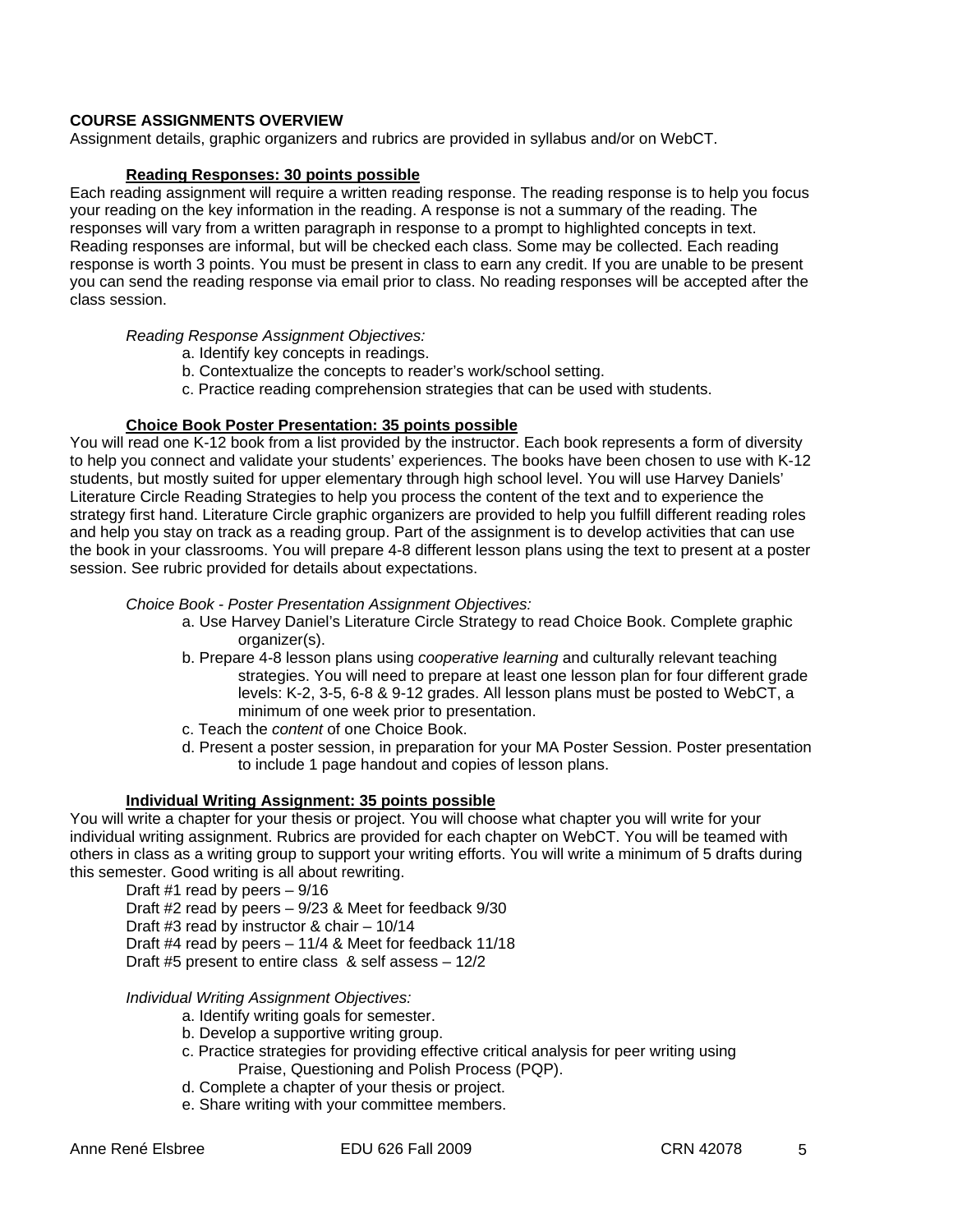**College of Education Attendance Policy:** Due to the interactive nature of courses in the College, and the value placed on the contributions of every student, **students are expected to prepare for, attend, and participate in all classes**. For extenuating circumstances contact the instructors **before** class is missed, and make arrangements to make up what was missed. At minimum, a student **must attend more than 80% of class time**, or s/he may not receive a passing grade for the course. Each absence will reduce a grade by 10 points (one full grade). For example, if a student earns 95 % and is absent 2 times =  $95 - 2(10) = 75$  points = C. A student may negotiate to make up one absence. **Notification of absence does not warrant an excuse.** 

**Student Name** 

**\_\_\_\_\_\_\_\_\_\_\_\_\_\_\_\_\_\_\_\_\_\_**

 **School/Work Place** 

**Home Telephone**

**\_\_\_\_\_\_\_\_\_\_\_\_\_\_\_\_\_\_**

 **Cell Phone**

 **\_\_\_\_\_\_\_\_\_\_\_**

 **\_\_\_\_\_** 

**\_\_\_\_\_\_\_\_ \_\_\_\_\_\_\_\_\_\_\_\_\_\_\_\_\_\_\_\_\_\_\_\_ Email** 

# **READING RESPONSES (3 POINTS EACH)**

| <b>Date</b> | <b>Session Number: Topic</b> | Reading & Reading Response (RR)                                              | <b>Points</b> |
|-------------|------------------------------|------------------------------------------------------------------------------|---------------|
| 9/2         | 1: Course Introduction       | <b>Syllabus</b>                                                              |               |
| 9/9         | 2: Culturally Relevant       | 1. Parker Palmer Chapter 1                                                   |               |
|             | Pedagogy & Choice Book       | 2. Ladson Billings Preface-Ch 3                                              |               |
|             | Assignment                   | RR1: Write questions you have while reading on post it notes.                |               |
| 9/16        | 3: Culturally Relevant       | 1. Ladson Billings Ch 4-6 & Appendix                                         |               |
|             | Pedagogy & Writing           | 2. Peer's Writing Assignment                                                 |               |
|             | Workshop                     | RR2: Highlight Indicators of Academic Achievement, Cultural Competence &     |               |
|             |                              | Sociopolitical Consciousness & How do these take form in your work/teaching? |               |
| 9/23        | 4: Circle of Courage         | 1. Brendtro, Brokenleg & Van Bockern Part 1                                  |               |
|             |                              | RR3: What do seeds of discouragement look like in your classroom & school?   |               |
| 9/30        | 5: Courage for the           | 1. Brendtro, Brokenleg & Van Bockern Part 2 & 3                              |               |
|             | Discouraged                  | RR4: How can you foster belonging, mastery, independence & generosity in     |               |
|             |                              | your work and teaching?                                                      |               |
| 10/7        | 6: Teaching Community        | 1. hooks Preface - Chapter 5, pp. ix-66                                      |               |
|             |                              | RR5: What is your favorite chapter & why? Identify one quote to share.       |               |
| 10/14       | 7: Pedagogy of Hope          | 1. hooks Chapter 6-11, pp. 67-137                                            |               |
|             |                              | RR6: What strategies can yiu use in your workplace & classroom?              |               |
| 10/21       | 8: Poster Presentation       | 1. Elam & Duckenfield's Creating a Community of Learners: Using the Teacher  |               |
|             | Preparation                  | as Facilitator Model. (Online)                                               |               |
|             |                              | 2. Choice Book Lesson Plans, Presentation Handout Draft, Poster Draft        |               |
|             |                              | RR7: Highlight what you connect with and can implement.                      |               |
| 10/28       | 9: Poster Prep Meeting with  | 1. Lesson Plans, Handout, Poster                                             |               |
|             | Group                        | No Reading Response                                                          |               |
| 11/4        | 10: Poster Presentations     | 1. Presentation Rubric - Self Assess                                         |               |
|             |                              | RR8: Bring your completed self-assessed group reflection.                    |               |
| 11/11       | 11: Veteran's Day: No Class  | NO READING & No Reading Response (RR)                                        |               |
| 11/18       | 12: Writing Group Meeting    | 1. Peer's Writing                                                            |               |
|             |                              | RR9: Provide feedback to peer writing.                                       |               |
| 11/25       | 13: Thanksgiving/Furlough:   | NO READING & No Reading Response (RR)                                        |               |
|             | <b>NO CLASS</b>              |                                                                              |               |
| 12/2        | 14: Individual Work Poster   | 1. Ind. Writing Rubric - Self Assess                                         |               |
|             | Presentations                | RR: 10: Bring completed writing rubric to class.                             |               |
| 12/9        | 15: Course Closure           | 1. NO READINGS                                                               |               |
|             |                              | <b>TOTAL POSSIBLE = 30 POINTS</b>                                            |               |

#### **BOOK POSTER PRESENTATION**

# **INDIVIDUAL WRITING**

**Total** 

 **\_\_\_\_\_\_ = \_\_\_\_** 

**\_\_\_\_\_\_\_ / 35 %** 

**100% Grade** 

# **Course Grading & Evaluation**

 $90-100$  pts = A

 $80 - 89$  pts = B

$$
70-79 \,\mathrm{pts} = C
$$

0-69 pts = No Credit

 **\_\_\_\_\_\_\_ / 35 %**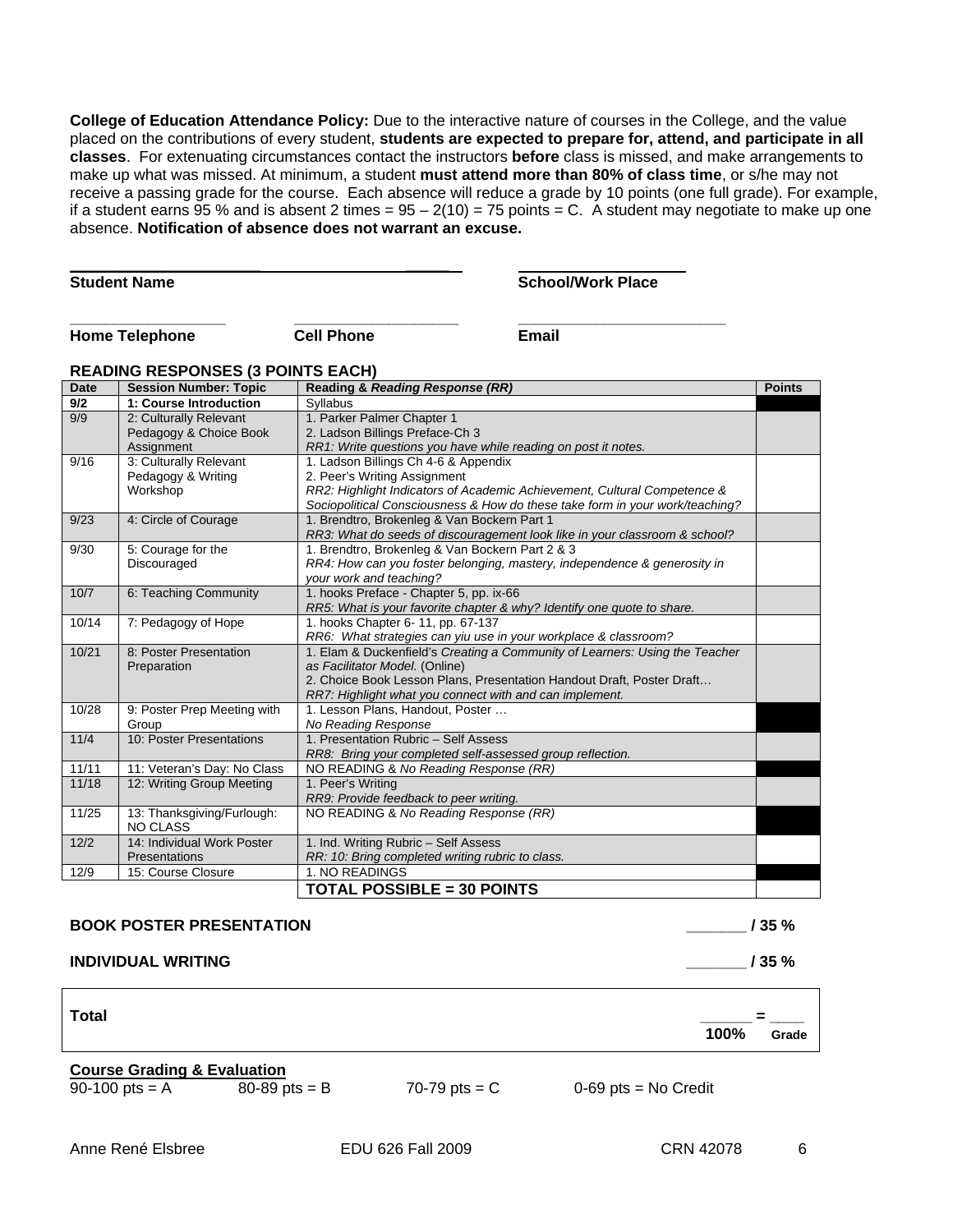## <span id="page-6-0"></span>**TENTATIVE CLASS SCHEDULE**

**Readings & assignments are in bold font.** Class Agenda is in regular font.

| <b>Session 1</b>                                                                | Sept 1                                                                                                                                                                                                                                                                                                                          | <b>EDUC 628 Course Introduction</b>                                                                                                                                                                                                                                                                                                                                                                                                               |
|---------------------------------------------------------------------------------|---------------------------------------------------------------------------------------------------------------------------------------------------------------------------------------------------------------------------------------------------------------------------------------------------------------------------------|---------------------------------------------------------------------------------------------------------------------------------------------------------------------------------------------------------------------------------------------------------------------------------------------------------------------------------------------------------------------------------------------------------------------------------------------------|
| <b>Read: Syllabus</b><br><b>Purchase Books</b>                                  | Sign Up for Choice Book & Poster Presentation.                                                                                                                                                                                                                                                                                  |                                                                                                                                                                                                                                                                                                                                                                                                                                                   |
| <b>Set Assignment Goals</b><br>Pick a Choice Book                               | Course Overview: Syllabus, Schedule, Assignments & Class Norms<br>Review Library & Online Resources<br>Set a Writing Goal for semester                                                                                                                                                                                          |                                                                                                                                                                                                                                                                                                                                                                                                                                                   |
| <b>Session 2</b>                                                                | Sept 9                                                                                                                                                                                                                                                                                                                          | <b>Culturally Relevant Pedagogy &amp; Choice Book</b>                                                                                                                                                                                                                                                                                                                                                                                             |
| <b>Syllabus Quiz</b>                                                            | Read: Ladson Billings' (2001) Crossing Over to Canaan, pp xi-76.<br>name and page number on each post it.<br>Parker Palmer's Heart of the Teacher: Be Who You Are<br>Gloria Ladson-Billings' Culturally Relevant Pedagogy<br><b>Choice Book Team Building Activity</b><br>Plan Choice Book Literature Circle Reading Assignment | Read: Chapter 1 of Parker Palmer's (1998) Courage to Teach, pp. 1-33.<br>Reading Response 1: On post it notes write any questions you have as you read. Write your                                                                                                                                                                                                                                                                                |
| <b>Session 3</b>                                                                | Sept 16                                                                                                                                                                                                                                                                                                                         | <b>Writing Workshop</b>                                                                                                                                                                                                                                                                                                                                                                                                                           |
| classroom?<br><b>Writing Workshop</b>                                           | Read Peers' Writing in Class.<br>Consciousness                                                                                                                                                                                                                                                                                  | Read Gloria Ladson-Billings' Crossing Over to Canaan pp 77-157 (Ch 4-6 & Appendix)<br>Write 3 pages of your Individual Writing Assignment. Bring 4 copies and rubric to class.<br>Reading Response 2: Highlight the indicators of Academic Achievement, Cultural<br>Competence, & Sociopolitical Consciousness. How do each of these take form in your<br>Culturally Relevant Pedagogy: Academic Achievement, Cultural Competence, Sociopolitical |
| Session 4: Sept 23<br>Circle of Courage                                         | Provide Draft 2 of Chapter to Writing Support Group.<br><b>Choice Book Literature Circle Meeting</b>                                                                                                                                                                                                                            | <b>Circle of Courage</b><br>Read: Brendtro, Larry K., Brokenleg, Martin, Van Bocke, Steve. (2001). Reclaiming Youth at Risk: Our<br>Hope for the Future, Bloomington, Indiana: Solution Tree. Part 1: pp. v-41.<br>Reading Response 3: What do seeds of discouragement look like at your school and your classroom?                                                                                                                               |
| Session 5: Sept 30<br>Foster All Parts of the Circle<br><b>Writing Workshop</b> | in your work and teaching?<br>Read Peer's Writing Draft #2<br>Brainstorm Strategies to Encourage & Support the Discouraged                                                                                                                                                                                                      | <b>Courage for the Discouraged &amp; Writing Workshop</b><br>Read: Brendtro, Larry K., Brokenleg, Martin, Van Bocke, Steve. (2001). Reclaiming Youth at Risk: Our<br>Hope for the Future, Bloomington, Indiana: Solution Tree. Part 2 & 3: pp. 43-130.<br>Reading Response 4: How can you foster belonging, mastery, independence and generosity                                                                                                  |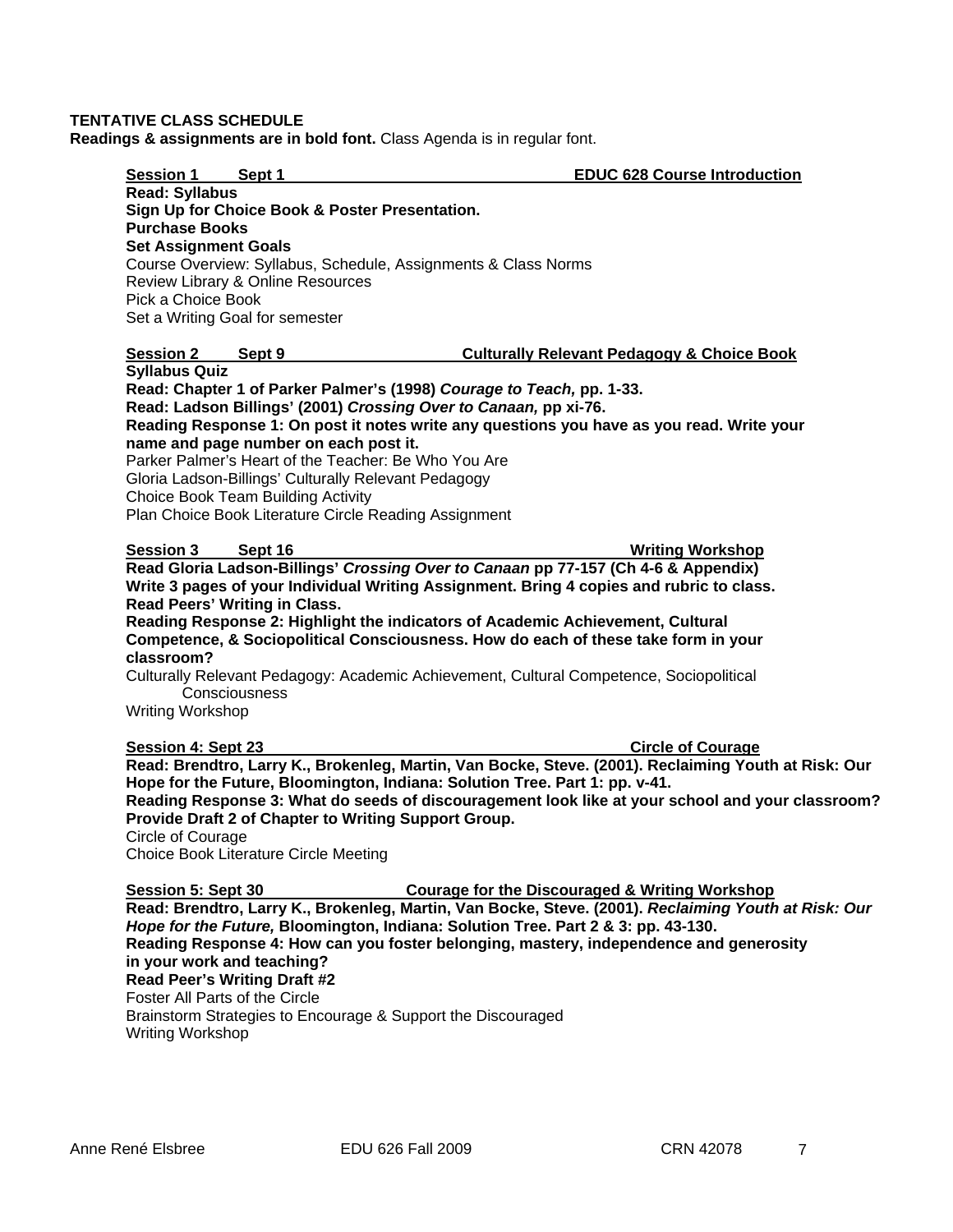**Read bell hooks' Teaching Community p. ix-66** 

**Reading Response 5: What is your favorite chapter and why? Identify one quote you want to share.** 

Teaching Community: Pedagogy of Hope Part 1

Passion, Avoid Burnout, Walk the Talk, Share Power, Hope & Trust

Support Strategies for You

Choice Book Literature Circle Meeting

**Oct 14 Session 7 Oct 14 Teaching Community: Teaching Strategies**

**Draft #3 of Individual Writing Assignment Due to Instructor & Chair (or Perspective Chair). Remember to turn in all drafts and peer comments to instructor.** 

 **Read bell hooks' Teaching Community p. 67-137 Reading Response 6: What strategies can you use in your workplace and classroom?**

Community Building Strategies

Writing Workshop – Brainstorm strategies to stay focused on writing goals.

**Oct 21 Session 8 Oct 21 Teaching Community: Connections & Facilitation Read:** 

**1. Elam & Duckenfield's** *Creating a Community of Learners: Using the Teacher as Facilitator Model.* **(Online)** 

**2. Choice Book Lesson Plans, Presentation Handout Draft, Poster Draft…** 

**3. bell hooks' Teaching Community p. 139-197** 

**Reading Response 7: Highlight what you connect with and can implement.** 

Role of Teacher as a Facilitator

Questioning Strategies

Choice Book Poster Presentation Preparation

**Oct 28 No Class Meeting – Meet only with your Book Group. Session 9 Oct 28 Group Presentation Preparation – Meet with Group No Readings** 

**Session 10** 

**Session 10 Nov 4 Poster Presentations Poster Presentations** 

**Come prepared to present with your group. Read: Proof your groups' paperwork: poster, handout, and lessons. Reading Response 8: Bring your completed self-assessed group reflection. Draft #4 of Individual Writing Assignment Due. Provide a copy to writing group. Schedule a day and time to meet with group the week of Session 12 - November 18th.**  Poster Session Set Up Poster Session Part A Break Poster Session Part B Reflection

**Session 11** Nov 11 **Nov 11** Veteran's Day – No Class Meeting **No Class Meeting No Readings**

**Session 12 Nov 18 Writing Support – Meet with Group**

 **Read Peer's Writing Schedule a face-to-face meeting with writing group. Reading Response 9: Provide writing feedback to peers in the form of PQP.**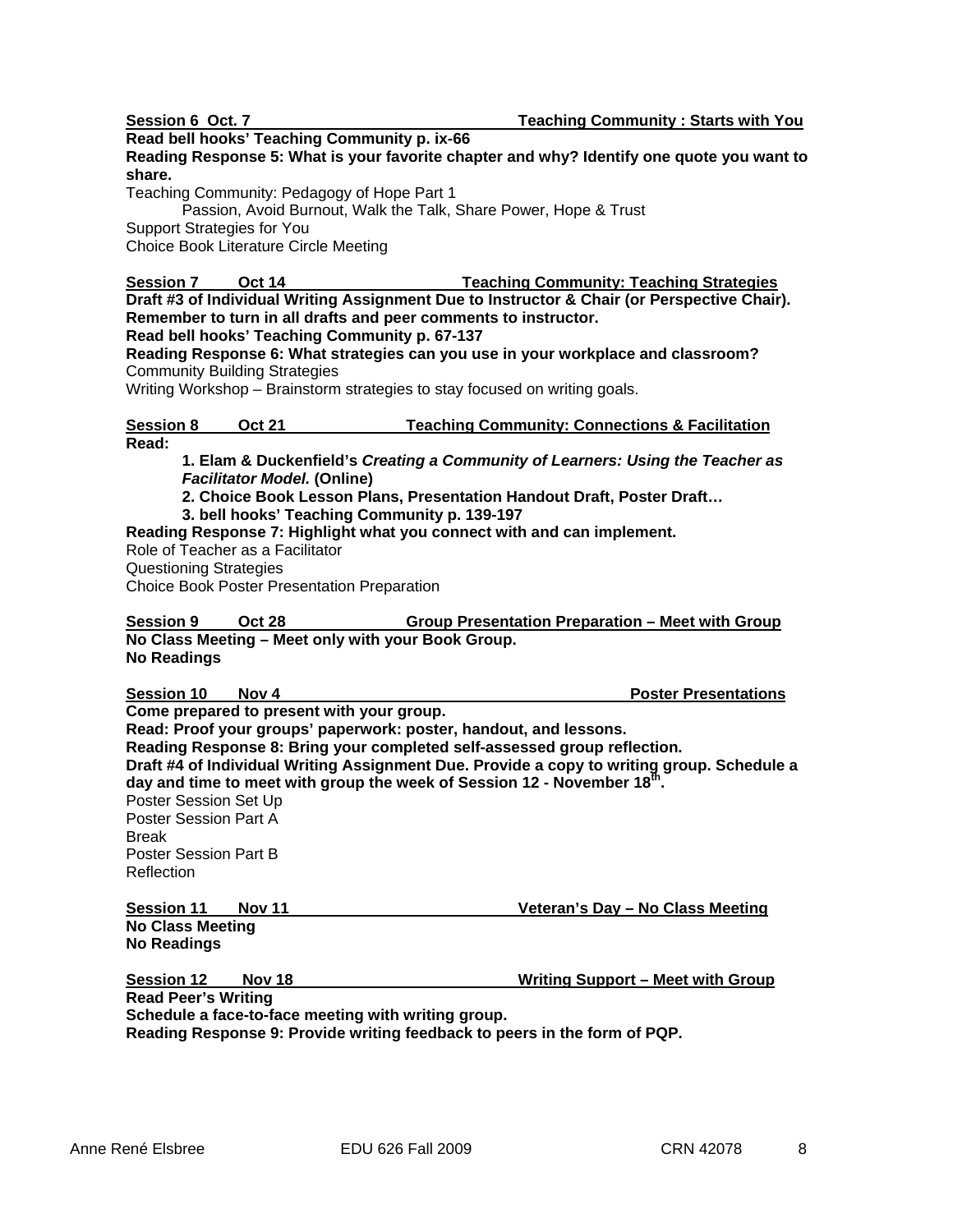Session 13 Nov 25

Thanksgiving Break Independent Work on Writing/Presentation **No Class Meeting No Readings** 

**Session 14** 

**Sec 2 Poster Presentation Poster Presentation** 

**Draft #5 of Individual Writing Assignment Due Present Poster of Individual Writing Assignment Read: Proof Individual Writing Assignment (Chapter) & Poster Reading Response 10: Bring completed self-assessed rubric.**  Poster session set up. Poster Session Part A Break Poster Session Part B Reflection of Writing, Collection of Work and Process

 **Session 15 Dec 9 Closure** 

**No Readings**  Potluck: Bring food to share. Reflections on the semester Implications for creating communities of learners **Evaluations** 

**WHILE THIS SYLLABUS IS CAREFULLY PLANNED, IT MAY BE MODIFIED AT ANY TIME IN RESPONSE TO THE NEEDS AND INTERESTS OF THE CLASS.**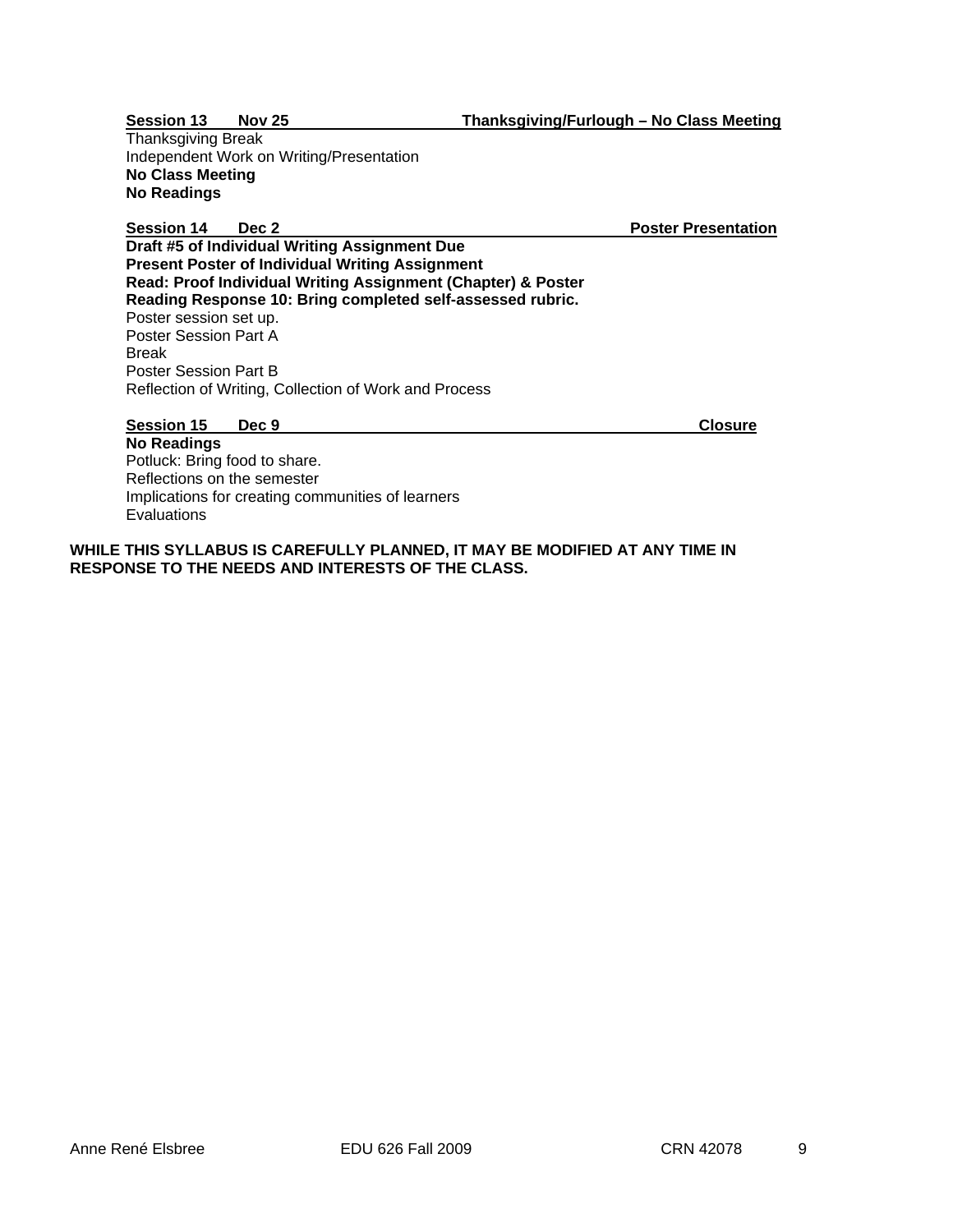## **EDUC 626: INDIVIDUAL WRITING ASSIGNMENT STEPS**

*The key to good writing is rewriting.* During this course you will be required to revise one piece of writing five (5) times. You will work with a writing partner or group to support your efforts. You will have an opportunity to practice a feedback process to help you focus on what you have done, what you need to clarify and how you can polish your writing. In addition you will be required to share your writing with your committee chair and possibly another committee member. If you do not have a committee yet, this course will support you to choose these key people.

**Step 1:** Identify what your writing goal is for the semester. Suggestion is to choose a chapter of your thesis or project as your writing assignment. Use provided rubric for your chapter. Write 3 pages to begin this writing. Bring 4 typed copies of this to class (two for peers, one for instructor & one for you). You will write a minimum of 5 drafts during this semester. *Good writing is all about rewriting.*

Draft #1 read by peers – 9/16 Draft #2 read by peers – 9/23 & Meet for feedback 9/30 Draft #3 read by instructor & chair – 10/14 Draft #4 read by peers – 11/4 & Meet for feedback 11/18 Draft #5 present to entire class & self assess – 12/2

**Step 2:** Writing Workshop on Session 3

- Get in groups of 2-3 (no larger), pass out copies of writing draft #1 and your writing rubric.
- Read all three drafts (approximately 30 minutes).
- Write notes on each draft using the **Praise, Question, & Polish Process (PQP**):
	- o **P**raise: praise the strong parts of the paper. Be specific.
	- o **Q**uestions: identify what questions you had about the paper Ask questions that probe and push the author to articulate what they mean.
	- o **P**olish: what could be done to polish up the paper? Be specific.
- Discuss each paper. Focus on one at a time as a group, be attentive to the theoretical ideas, how well the ideas supported, and how well the ideas connected to ideas of others (citations).
- Respond in writing to each peer, use **PQP** format (See attached graphic organizer).
- Discuss the draft as a group, by asking the author the questions generated in the written response.
- Allow about 30 minutes of undivided attention per draft, roughly 10 minutes to read (first meeting only), 10 minutes to write response, and 10 minutes to discuss as a triad. Attach peer response, one from each member of the group, to draft. (Due to increased length in revision drafts #2 & 4 more than 10 minutes might be needed to read entire drafts thoroughly.)
- Be sure reader & author names, as well as date and draft # are clearly indicated on draft and draft feedback sheet.
- Mark calendar for when future drafts are due. Determine date to reconvene with writing group for Draft #4.
- In the last 10 minutes, as a large group discuss what you learned by reading and receiving feedback from your peers. What went well and what could be improved next time? Develop a plan to implement improvement strategies.

**Step 3:** Revise Draft #1. Make sure you use APA style.

**Step 4:** Turn in Draft #2 to peers on or before Session 4: 9/23.

- **Step 5:** Meet with writing group for more feedback on Draft #2, Session 5: 9/30. Follow directions from Step 2 and use **PQP** for guiding feedback to peers. Remember to attach rubric, previous draft(s) and comments from peers.
- **Step 6:** Revise again. Make sure you use APA style.

**Step 7:** Submit Draft #3 to instructor and chair (or perspective chair) on or before 10/14. Provide of all drafts and comments from peers to instructor.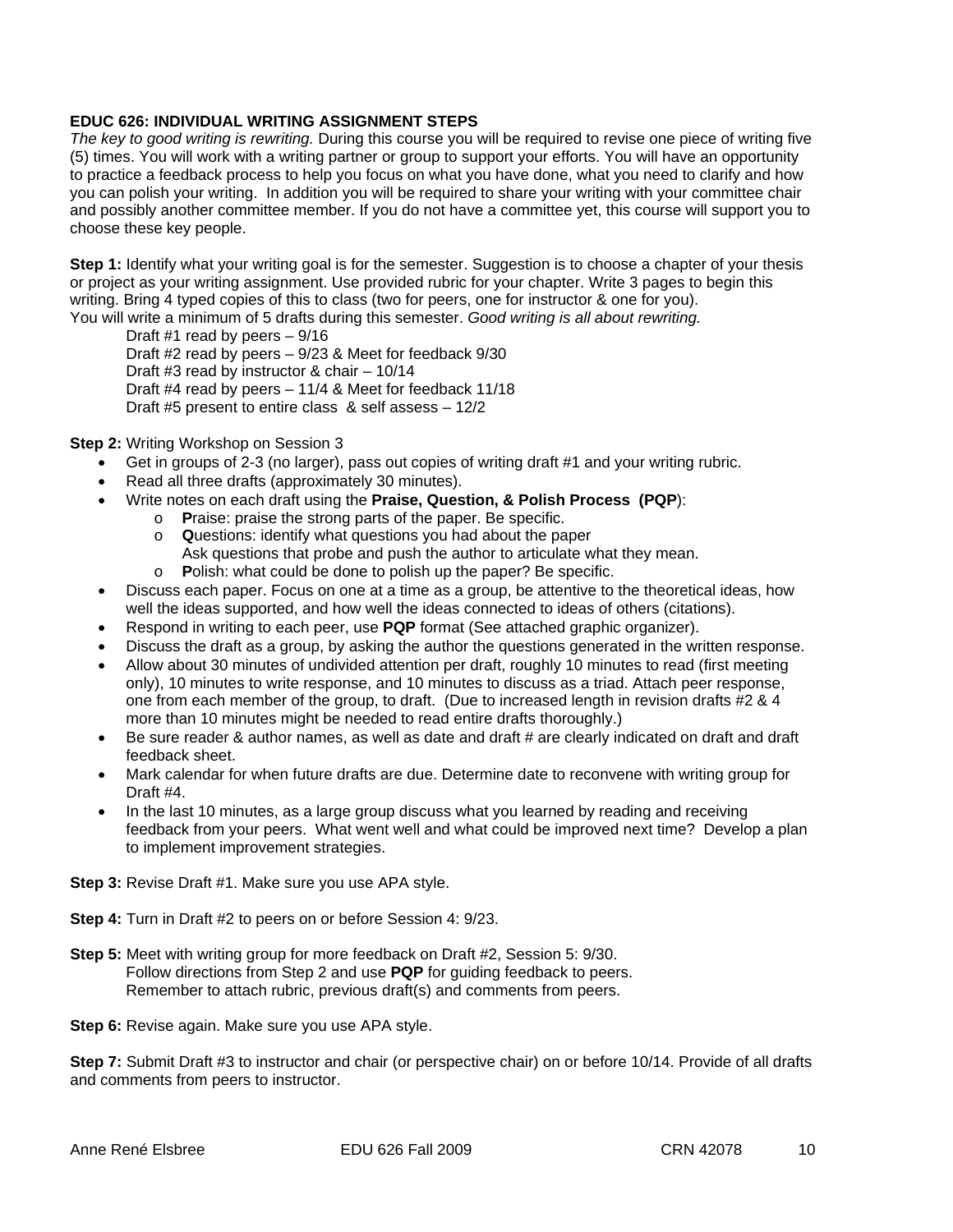**Step 8:** Meet with chair and get feedback on Draft #3. Outline next steps - Create a timeline for your work and get feedback from your chair.

**Step 9:** Have a conversation with your committee chair member, who would be a good candidate for an additional committee member. Remember that you want someone that is knowledgeable about your topic, and works well with your chair as well as you.

**Step 10:** Contact perspective committee member. Share with them what your culminating project /thesis is, what you predict for a timeline and copies of your completed chapters. Remember you are marketing yourself. You need to convince this person you would be a good person to work with and that you are prepared to complete the task. If you do not have much completed you may wait to contact them. Check with your chair.

**Step 11:** Revise again. Make sure you use APA style.

**Step 12:** Submit Draft #4 to writing group on 11/4.

**Step 13:** Meet with writing group for more feedback, Session 12: 11/18. Follow directions from Step 2 and use **PQP** for guiding feedback to peers. Remember to attach rubric, previous draft(s) and comments from peers.

**Step 14:** Revise again.

**Step 15:** Self-Assess using rubric. Make sure you provide evidence for your rating.

**Step 16:** Prepare for presentation.

**Step 17: Present paper to class.** 

**Step 18:** Turn in paper with all of drafts including those with comments from instructor and peers. Hand in self-assessment.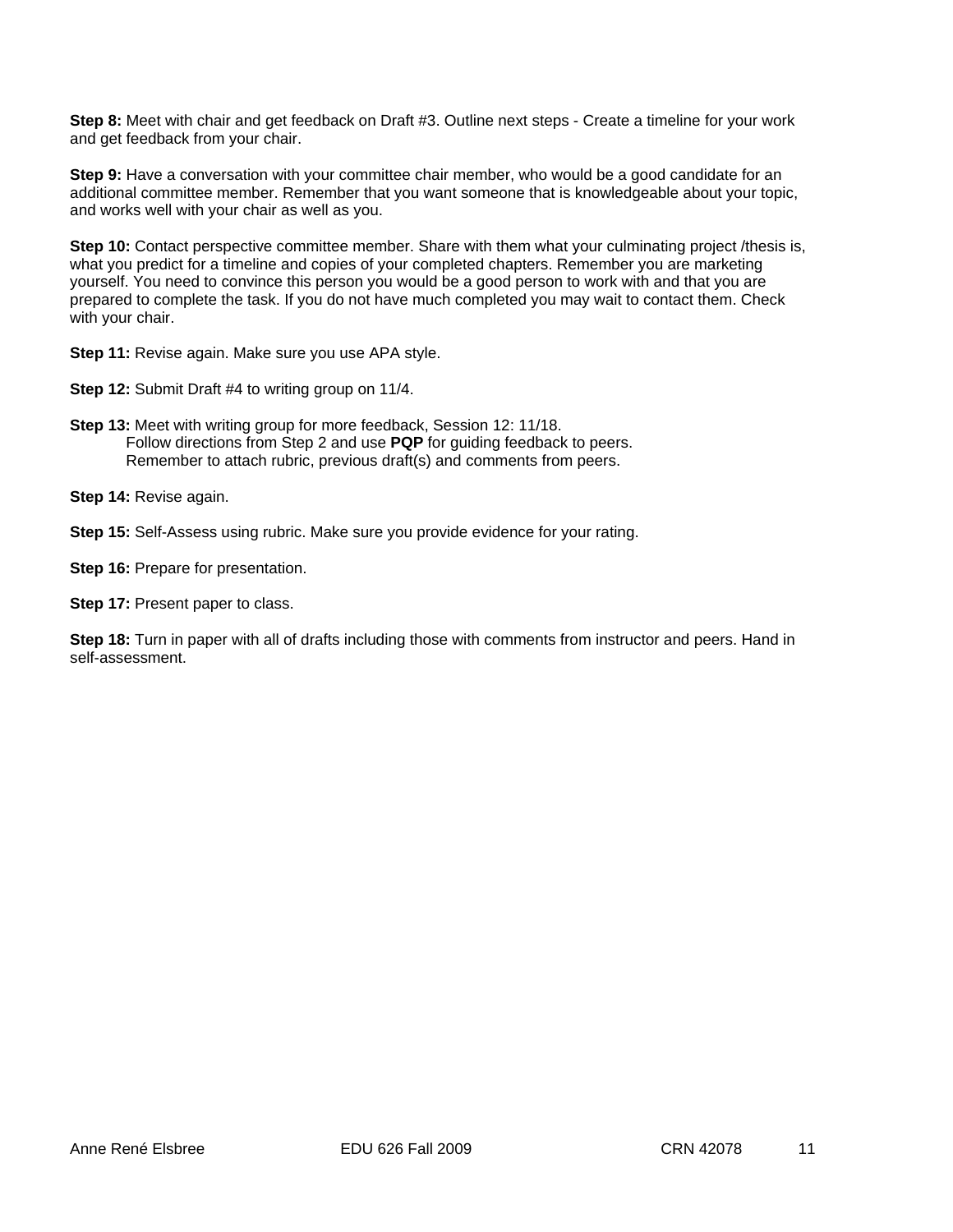| Author                                                                                          | Reader ___________________ | Date | Draft $\#$ |  |
|-------------------------------------------------------------------------------------------------|----------------------------|------|------------|--|
| <b>Writing Workshop Feedback Guide</b>                                                          |                            |      |            |  |
| Objective of Writing Assignment: Author will be able to <b>Commission Commission</b> Commission |                            |      |            |  |
|                                                                                                 |                            |      |            |  |

# **Praise**

Praise the strong parts of the paper. Be specific.

# **Questions**

Identify what questions you have about the paper. Ask questions that probe and push the author to articulate what he/she means.

# **Polish**

What could be done to polish up the paper? Be specific.

Author must provide the reader with the rubric for each review. Reader must make reference to rubric: cite criteria, how author is making progress & what needs attention.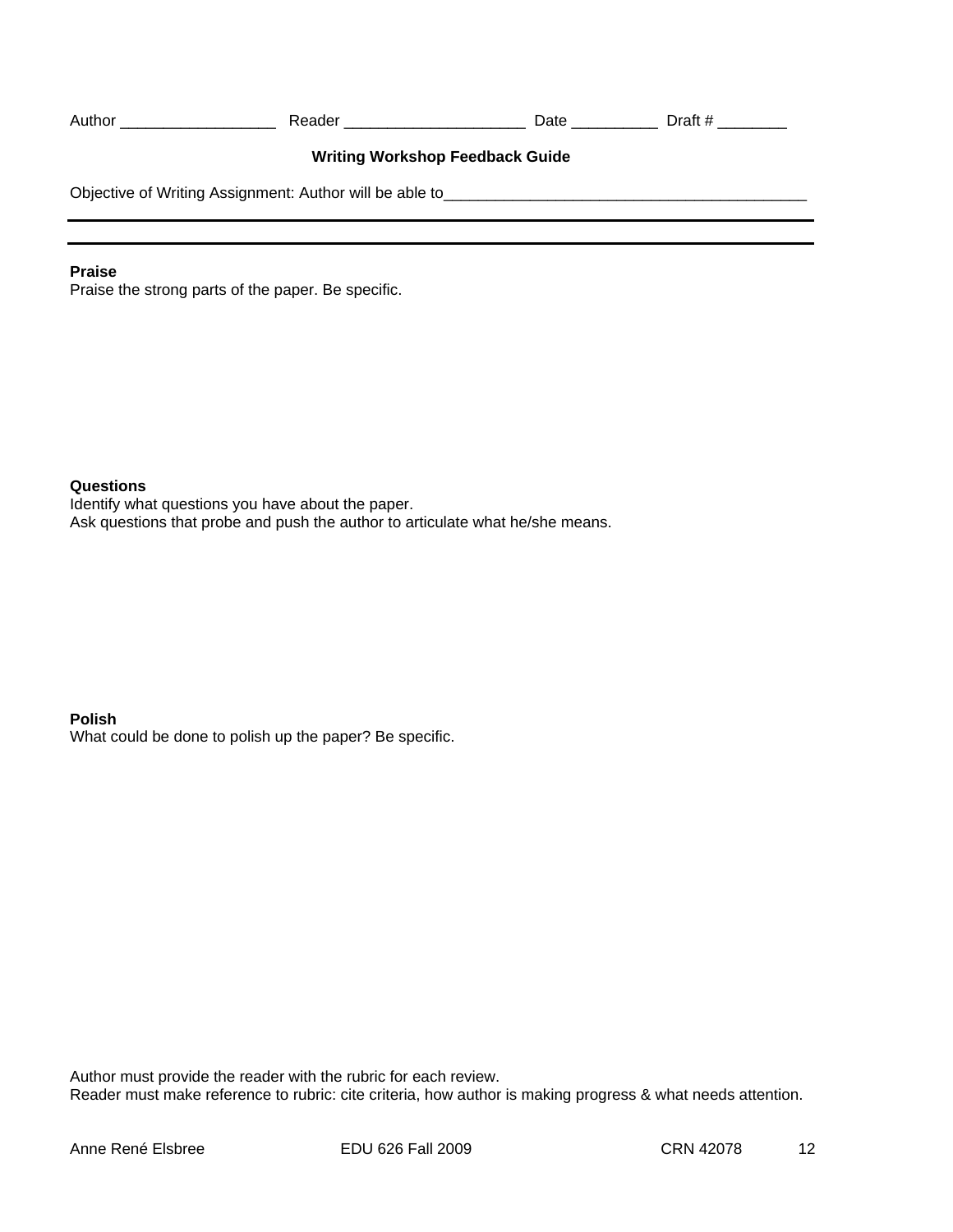**Literature Circle Reading Plan Book:\_\_\_\_\_\_\_\_\_\_\_\_\_\_\_\_\_\_\_** 

Group Members: \_\_\_\_\_\_\_\_\_\_\_\_\_\_ \_\_\_\_\_\_\_\_\_\_\_\_\_\_ \_\_\_\_\_\_\_\_\_\_\_\_\_\_ \_\_\_\_\_\_\_\_\_\_\_\_\_\_ \_\_\_\_\_\_\_\_\_\_\_\_\_\_

| <b>Meeting</b><br><b>Date</b> | Reading                                            | <b>Who Does What Role</b>                                                                                   |
|-------------------------------|----------------------------------------------------|-------------------------------------------------------------------------------------------------------------|
|                               |                                                    | <b>Discussion Director</b>                                                                                  |
|                               | Section 1:                                         | Illustrator                                                                                                 |
|                               | Pages $\_\_$ - $\_\_$                              | Literary Luminary                                                                                           |
|                               |                                                    | Connector                                                                                                   |
|                               |                                                    | Vocabulary Enricher                                                                                         |
|                               |                                                    | <b>Discussion Director</b>                                                                                  |
|                               | Section 2:                                         | <b>Illustrator</b>                                                                                          |
|                               | Pages $\_\_\$ - $\_\_\$                            | Literary Luminary                                                                                           |
|                               |                                                    | Connector                                                                                                   |
|                               |                                                    | <b>Vocabulary Enricher</b>                                                                                  |
|                               |                                                    | <b>Discussion Director</b>                                                                                  |
|                               | Section 3:<br>Pages $\_\_\$ - $\_\_\$              | Illustrator                                                                                                 |
|                               |                                                    | Literary Luminary                                                                                           |
|                               |                                                    | Connector                                                                                                   |
|                               |                                                    | <b>Vocabulary Enricher</b>                                                                                  |
|                               | Section 4:                                         | All members identify:                                                                                       |
|                               | <b>Complete Reading</b><br>Pages $\_\_\$ - $\_\_\$ | a.) 3-5 key concepts from the text                                                                          |
|                               |                                                    | b.) Strategies for teaching those concepts and                                                              |
|                               |                                                    | c.) Lesson plan ideas for each grade level.                                                                 |
|                               | Read Curriculum<br>Resources                       | K-2 Grade Lesson Plan(s)                                                                                    |
|                               |                                                    | 3-5 Grade Lesson Plan(s)                                                                                    |
|                               |                                                    | 6-8 Grade lesson Plan(s)                                                                                    |
|                               |                                                    | 9-12 Grade Lesson Plan(s)                                                                                   |
|                               | <b>Lesson Plan Drafts</b>                          | All Members do the following to prepare for the presentation:<br>Proof Lesson Plans - Deadline for feedback |
|                               |                                                    | & Practice Presentation – Dates for practices                                                               |
|                               |                                                    | Assign specific members to do the following tasks:<br>Design Handout -                                      |
|                               |                                                    | & Poster Board -                                                                                            |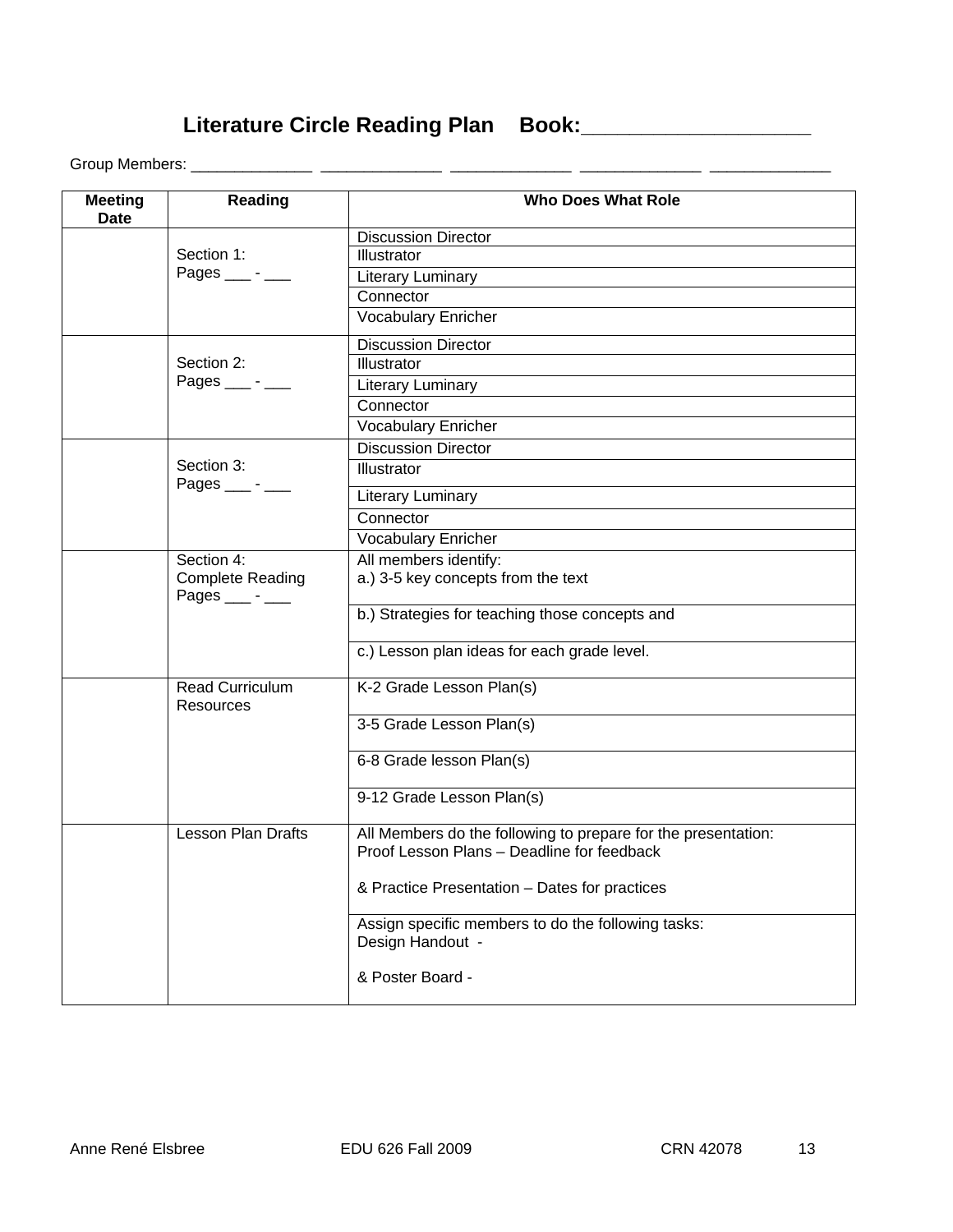# **LITERATURE CIRCLE ROLES**

Follow Harvey Daniels' Literature Circle process for collaborating as a group to read your book. While reading, you should keep a series of notes (margin notes/annotations, post-it notes in the book, separate paper notes, etc.) that you can use for later discussion, both on-line and face-to-face, with your colleagues who have read the same book.

When meeting face-to-face, you will complete one specified "literature circle role" for each assigned section of reading (listed below). Each person will do a different job each time you meet. Whatever your role asks you to do, please write it out on separate paper to be used in class and collected.

- 1. **Discussion Director**: Your job is to develop a list of **five** questions that your group might want to discuss about this part of the book. Don't worry about small details, your job is to help people discuss big ideas in reading and to share their individual reactions. Usually the best discussion questions come from your own thoughts, feelings, and concerns as you read the book. *Write out a list of five discussion questions in advance.*
- reminded you of. It can show feelings, include quotations like a one-pager, or it can have labeled 2. **Illustrator**: Your job is to draw some kind of picture related to the reading. It can be a drawing, cartoon, diagram, chart, or scene. Your picture can be of a scene in the book, or it can be of something the book parts. You should let your group study your picture quietly and ask them for comments before you explain any part of it to them.
- 3. **Literary Luminary**: Your job is to locate **five** special sections of the text that your group could like to hear read aloud. The idea is to help people remember some interesting, powerful, funny, puzzling, or important sections of the text. You must decide in advance what sections are to be read and decide *how* they are to be read: you might read them, someone else could read, read silently and discuss, read like a conversation, etc. Have a list of the parts ready for your group--page numbers and location on the page.
- 4. **Connector**: Your job is to find connections between the book your group is reading and the world outside. This means connecting the reading to your own life, to happenings at school or in the community, to similar events at other times and places, to other people or problems that you are reminded of. You might also see connections between this book and other writing on the same topic, or by another author. There are no right answers to your job--you are using your brain to connect meaningful ideas! Have a list of **five** connections that you have found in this section of reading and explain them. Have the students in your group add their own ideas and connections.
- before your group meeting. If you find words that are new or puzzling or unfamiliar, mark them with a 5. **Vocabulary Enricher**: Your job is to be on the lookout for **five** new vocabulary words in the reading post-it note or bookmark. 1) Copy the sentence with the word in it and *list the page number in the book*  2) Look up the word 3) Find the correct definition 4) You need to figure a way to teach these words to your group, perhaps through a game, context clues, dictionary search.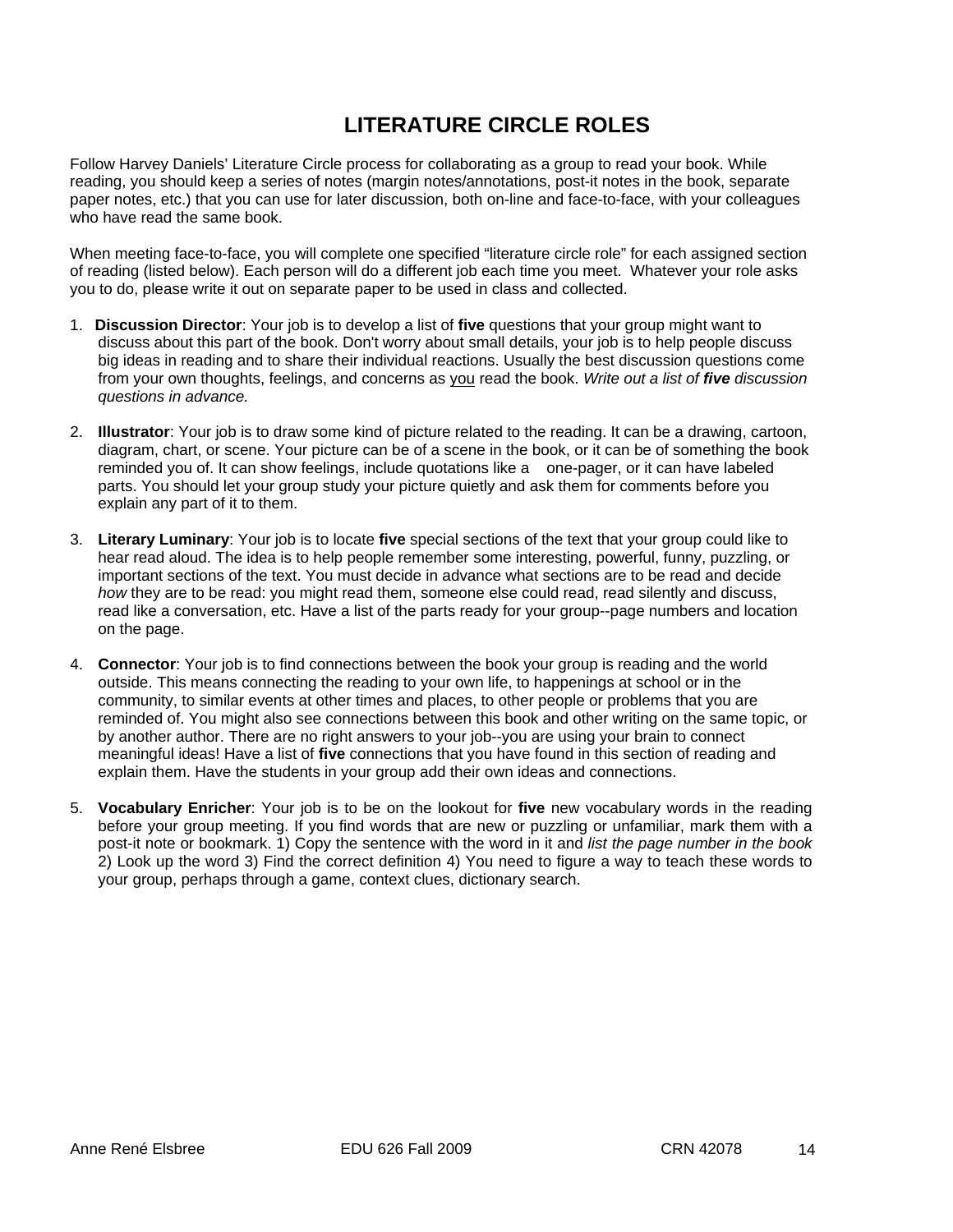# **Choice Book Poster Presentation Plan**

- **1.** Poster design
- **2.** Outline for presentation
- **3.** When will you meet (2-4 planning session)? Include Date, Time & Place.
- **4.** What cooperative learning and culturally relevant pedagogies will you use in the presentation and lessons? Did you address concepts presented in all of the course readings?
	- a. Gloria Ladson-Billings' (2001) Culturally Relevant Pedagogy
	- b. Parker Palmers' (1998) Heart of the Teacher
	- c. Brendtro, Brokenleg & Van Bockern's (2001 & 1990) Circle of Courage
	- d. Elam & Duckenfield's (2000) Teacher as Facilitator
	- e. bell hook's (2003) Pedagogy of Hope
	- f. Others:
- **5.** What questions you believe the class will have about both the content and the process and prepare to answer all questions.
- **6.** Who will be responsible for the following:
	- a. K-2 Grade Lesson(s)
	- b. 3-5 Grade Lesson(s)
	- c. 6-8 Grade Lesson(s)
	- d. 9-2 Grade Lesson(s)
	- e. Poster
	- f. Handout
		- i. Key Concepts of Text Summary
		- ii. Critical Analysis of text
		- iii. Lesson Overviews (1-3 sentences content, process & product)
		- iv. Curriculum (text) resources
		- v. Instructional strategy resources
		- vi. Multicultural perspective resources
	- g. Props: Other materials needed for presentation
	- h. Presentation Plan who will do what when?
- **7.** Who will type up this plan and send/respond via email to group and instructor by Monday?

Make sure all members of the group participate in MEANINGFUL ways Presentations will be graded on membership contribution to the process.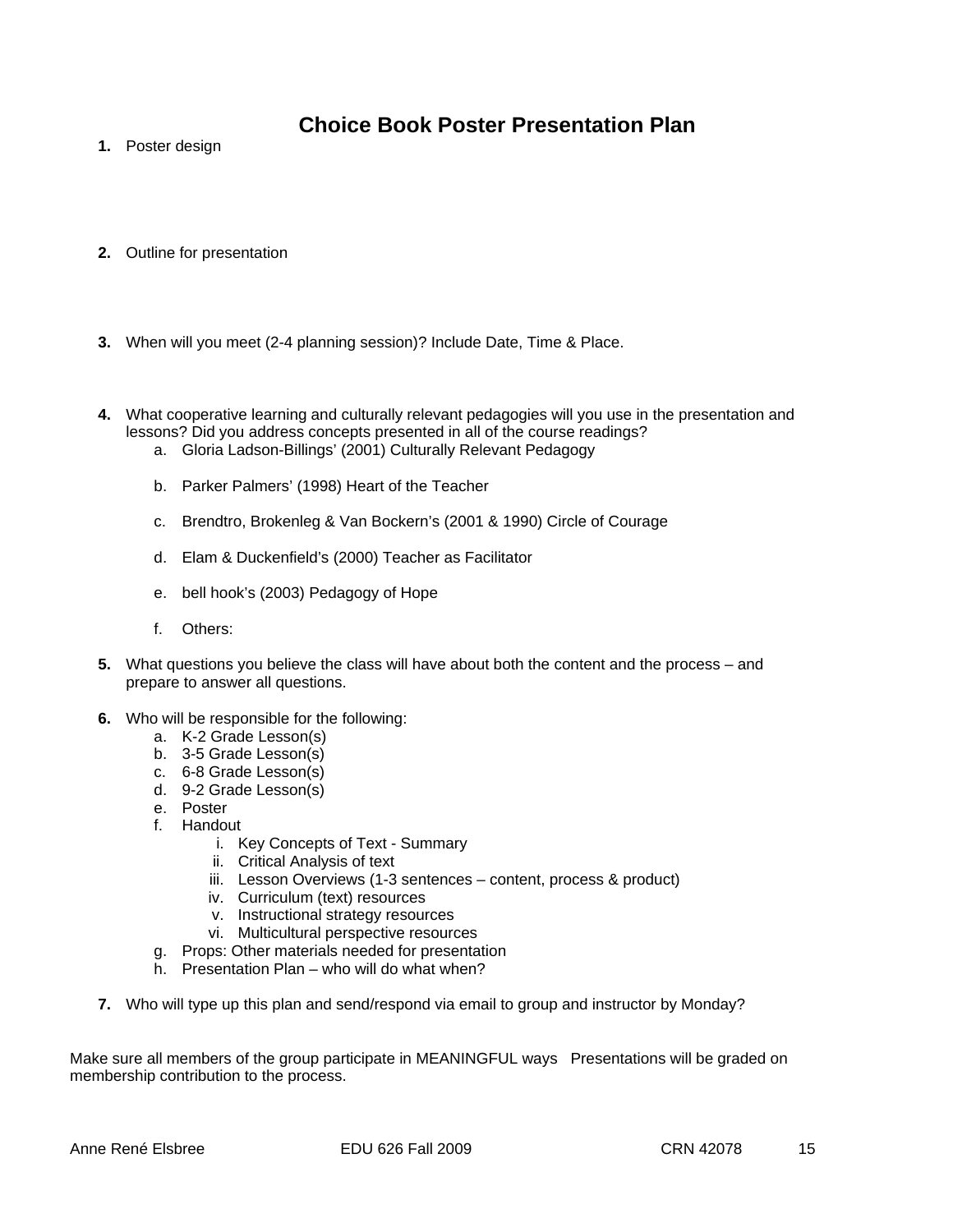# **Poster Presentation Rubric (Page 1 of 2)**

Name(s) \_\_\_\_\_\_\_\_\_\_\_\_\_\_\_\_\_\_\_\_\_\_\_\_\_\_\_\_\_\_\_\_\_\_\_\_\_\_\_\_\_\_\_\_\_\_\_\_\_\_\_\_\_\_\_ Book: \_\_\_\_\_\_\_\_\_\_\_\_\_\_\_

| Task &<br>Criteria             | Approaching<br>Expectations                                                                                                                                                     | <b>Meets Expectations</b>                                                                                                                                                                                                                                                                                                                                                                                                                                                                | <b>Exceeds Expectations</b>                                                                                                                                                                                                                                 |
|--------------------------------|---------------------------------------------------------------------------------------------------------------------------------------------------------------------------------|------------------------------------------------------------------------------------------------------------------------------------------------------------------------------------------------------------------------------------------------------------------------------------------------------------------------------------------------------------------------------------------------------------------------------------------------------------------------------------------|-------------------------------------------------------------------------------------------------------------------------------------------------------------------------------------------------------------------------------------------------------------|
| Presentation                   | - Turned in<br>presentation plan                                                                                                                                                | - All members role are apparent and<br>equitable<br>- Polished presentation - obvious<br>that group practiced<br>- Completed Presentation Plan<br>- Self Assessed as a group<br>- Provided a 1 page Confidential<br>Reflection per person                                                                                                                                                                                                                                                | - All members present<br>- Superior presentation<br>style - ready to present at<br>a conference                                                                                                                                                             |
| Poster &<br>Props              | - Key concepts of book<br>and lessons provided                                                                                                                                  | - Key concepts illustrated from text<br>- Visuals provided to keep interest<br>- Culturally Competence<br>Connections made to text<br>- Cooperative Lessons illustrated<br>- Copies of all lesson plans available<br>- Professional Design                                                                                                                                                                                                                                               | - Lesson Plans for each<br>classmate<br>- Color and visuals used in<br>poster                                                                                                                                                                               |
| One Page<br>Handout            | - APA citation of text<br>- Summary of text<br>- Brief Lesson Info<br>- Brief Resource Info                                                                                     | - Key concepts of text are presented<br>concisely<br>- Critical analysis of text $(+ 8 -)$<br>- Key concepts of instructional<br>strategy<br>- Example of Cooperative Learning,<br>Culturally Relevant Pedagogy &<br>Other Concepts presented in class<br>- Lesson Overview<br>- Content Curriculum, Instructional<br><b>Strategy &amp; Multicultural Perspective</b><br>Resources are listed using APA<br>style.                                                                        | - All resources are<br>available for presentation<br>- Color handout<br>- Visuals included in<br>Handout                                                                                                                                                    |
| K-2 Grade<br>Lesson<br>Plan(s) | - Provides a rich<br>activity related to the<br>choice book, but does<br>not include all parts of<br>the lesson<br>- Includes cooperative<br>or culturally relevant<br>pedagogy | - Lesson plan(s) is age appropriate<br>- Includes all parts of lesson:<br>objective, content (curriculum to be<br>covered, materials used, standards<br>addressed), process (what will<br>students do to learn), product (what<br>will you use as an assessment) and<br>then the steps teacher will take (into,<br>through, beyond).<br>- Uses Cooperative Learning,<br>Culturally Relevant Pedagogy, Circle<br>of Courage<br>- Teaching materials provided<br>(graphic organizers, ppt) | - Provides more than 1<br>complete lesson plan<br>- Models and articulates<br>connections with all<br>readings from course<br>- Provides multiple beyond<br>activities<br>- Differentiation Strategies<br>provided for ELL and<br>students with Sp Ed needs |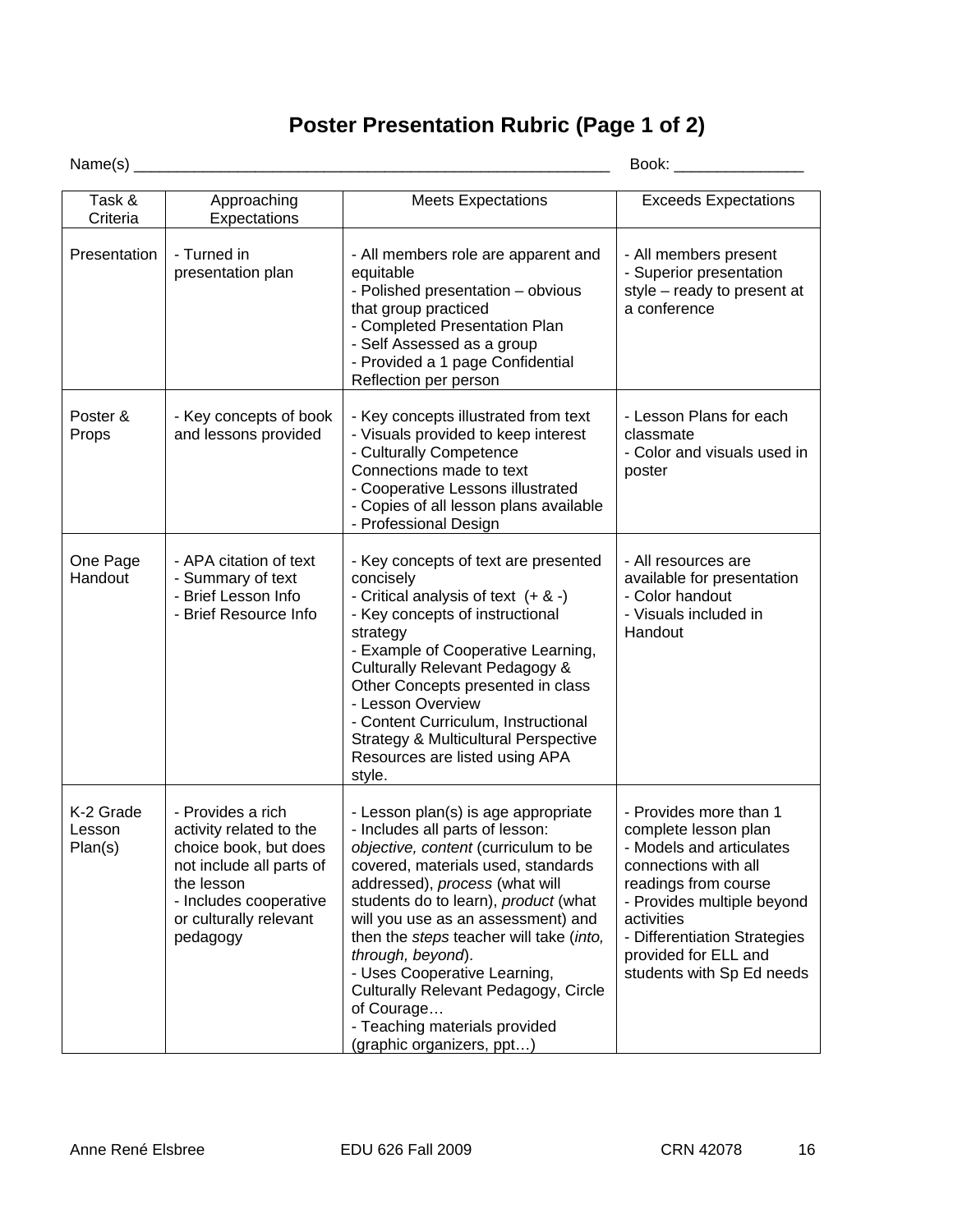# **Poster Presentation Rubric (Page 2 of 2)**

Name(s) \_\_\_\_\_\_\_\_\_\_\_\_\_\_\_\_\_\_\_\_\_\_\_\_\_\_\_\_\_\_\_\_\_\_\_\_\_\_\_\_\_\_\_\_\_\_\_\_\_\_\_\_\_\_\_ Book: \_\_\_\_\_\_\_\_\_\_\_\_\_\_\_

| 3-5 Grade<br>Lesson<br>Plan(s)  | - Provides a rich<br>activity related to the<br>choice book, but does<br>not include all parts of<br>the lesson<br>- Includes cooperative<br>or culturally relevant<br>pedagogy | - Lesson plan(s) is age appropriate<br>- Includes all parts of lesson:<br>objective, content (curriculum to be<br>covered, materials used, standards<br>addressed), process (what will<br>students do to learn), product (what<br>will you use as an assessment) and<br>then the steps teacher will take (into,<br>through, beyond).<br>- Uses Cooperative Learning,<br>Culturally Relevant Pedagogy, Circle<br>of Courage<br>- Teaching materials provided                                     | - Provides more than 1<br>complete lesson plan<br>- Models and articulates<br>connections with all<br>readings from course<br>- Provides multiple beyond<br>activities<br>- Differentiation Strategies<br>provided for ELL and<br>students with Sp Ed needs |
|---------------------------------|---------------------------------------------------------------------------------------------------------------------------------------------------------------------------------|-------------------------------------------------------------------------------------------------------------------------------------------------------------------------------------------------------------------------------------------------------------------------------------------------------------------------------------------------------------------------------------------------------------------------------------------------------------------------------------------------|-------------------------------------------------------------------------------------------------------------------------------------------------------------------------------------------------------------------------------------------------------------|
| 6-8 Grade<br>Lesson<br>Plan(s)  | - Provides a rich<br>activity related to the<br>choice book, but does<br>not include all parts of                                                                               | (graphic organizers, ppt)<br>- Lesson plan(s) is age appropriate<br>- Includes all parts of lesson:<br>objective, content (curriculum to be<br>covered, materials used, standards                                                                                                                                                                                                                                                                                                               | - Provides more than 1<br>complete lesson plan<br>- Models and articulates<br>connections with all                                                                                                                                                          |
|                                 | the lesson<br>- Includes cooperative<br>or culturally relevant<br>pedagogy                                                                                                      | addressed), process (what will<br>students do to learn), product (what<br>will you use as an assessment) and<br>then the steps teacher will take (into,<br>through, beyond).<br>- Uses Cooperative Learning,<br>Culturally Relevant Pedagogy, Circle<br>of Courage<br>- Teaching materials provided<br>(graphic organizers, ppt)                                                                                                                                                                | readings from course<br>- Provides multiple beyond<br>activities<br>- Differentiation Strategies<br>provided for ELL and<br>students with Sp Ed needs                                                                                                       |
| 9-12 Grade<br>Lesson<br>Plan(s) | - Provides a rich<br>activity related to the<br>choice book, but does<br>not include all parts of<br>the lesson<br>- Includes cooperative<br>or culturally relevant<br>pedagogy | - Lesson plan(s) is age appropriate<br>- Includes all parts of lesson:<br>objective, content (curriculum to be<br>covered, materials used, standards<br>addressed), process (what will<br>students do to learn), product (what<br>will you use as an assessment) and<br>then the steps teacher will take (into,<br>through, beyond).<br>- Uses Cooperative Learning,<br><b>Culturally Relevant Pedagogy, Circle</b><br>of Courage<br>- Teaching materials provided<br>(graphic organizers, ppt) | - Provides more than 1<br>complete lesson plan<br>- Models and articulates<br>connections with all<br>readings from course<br>- Provides multiple beyond<br>activities<br>- Differentiation Strategies<br>provided for ELL and<br>students with Sp Ed needs |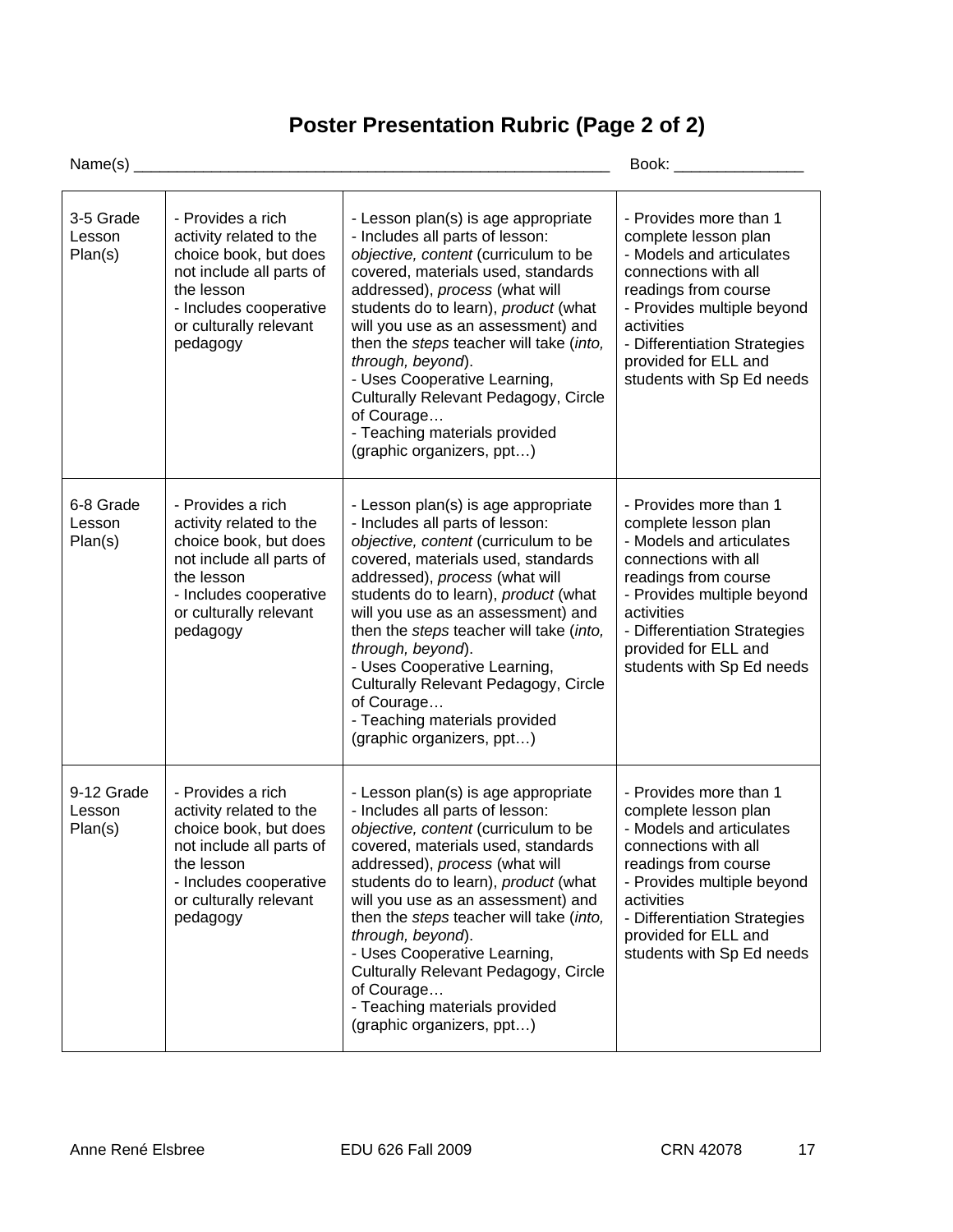*GROUP REFLECTION* 

**GROUP REFLECTION Your Name \_\_\_\_\_\_\_\_\_\_\_\_\_\_\_\_\_\_\_\_\_\_\_\_\_\_\_\_\_\_\_\_\_\_\_\_\_\_\_\_\_**

 **Book \_\_\_\_\_\_\_\_\_\_\_\_\_\_\_\_\_\_\_\_\_\_\_\_\_\_\_\_\_\_\_\_\_\_\_\_\_\_** 

Fill in the name of each group member (including yourself). Rate each area from 1- 10 (1 being low and 10 being high) and provide some evidence. If your group has more people than there are rows for please complete 2 group reflection forms.

| Group<br><b>Member</b><br><b>Name</b> | <b>Work Contributions</b><br>How did this member contribute to<br>the weekly work that needed to be<br>done?<br>Was the person present for all<br>meetings?<br>Did the person complete the tasks<br>needed for weekly preparation?<br>How did this person assist others<br>and their work? | <b>Collegiality</b><br>How did this person conduct<br>him/herself as a collegial<br>contributor to the group project?<br>How did this person handle<br>conflict?<br>How did this person seek<br>resolution for group differences?<br>Would you volunteer to work<br>with this person again? | <b>Completed Tasks</b><br>Did this person volunteer for a<br>specified task?<br>Did this person complete their<br>assigned tasks for the<br>presentation?<br>Was this person able to do this<br>with no problem? Was the<br>member's work of stellar<br>quality? |
|---------------------------------------|--------------------------------------------------------------------------------------------------------------------------------------------------------------------------------------------------------------------------------------------------------------------------------------------|---------------------------------------------------------------------------------------------------------------------------------------------------------------------------------------------------------------------------------------------------------------------------------------------|------------------------------------------------------------------------------------------------------------------------------------------------------------------------------------------------------------------------------------------------------------------|
| (Yourself)                            |                                                                                                                                                                                                                                                                                            |                                                                                                                                                                                                                                                                                             |                                                                                                                                                                                                                                                                  |
|                                       |                                                                                                                                                                                                                                                                                            |                                                                                                                                                                                                                                                                                             |                                                                                                                                                                                                                                                                  |
|                                       |                                                                                                                                                                                                                                                                                            |                                                                                                                                                                                                                                                                                             |                                                                                                                                                                                                                                                                  |
|                                       |                                                                                                                                                                                                                                                                                            |                                                                                                                                                                                                                                                                                             |                                                                                                                                                                                                                                                                  |
|                                       |                                                                                                                                                                                                                                                                                            |                                                                                                                                                                                                                                                                                             |                                                                                                                                                                                                                                                                  |
|                                       |                                                                                                                                                                                                                                                                                            |                                                                                                                                                                                                                                                                                             |                                                                                                                                                                                                                                                                  |
|                                       |                                                                                                                                                                                                                                                                                            |                                                                                                                                                                                                                                                                                             |                                                                                                                                                                                                                                                                  |
|                                       |                                                                                                                                                                                                                                                                                            |                                                                                                                                                                                                                                                                                             |                                                                                                                                                                                                                                                                  |
|                                       |                                                                                                                                                                                                                                                                                            |                                                                                                                                                                                                                                                                                             |                                                                                                                                                                                                                                                                  |
|                                       |                                                                                                                                                                                                                                                                                            |                                                                                                                                                                                                                                                                                             |                                                                                                                                                                                                                                                                  |
|                                       |                                                                                                                                                                                                                                                                                            |                                                                                                                                                                                                                                                                                             |                                                                                                                                                                                                                                                                  |
|                                       |                                                                                                                                                                                                                                                                                            |                                                                                                                                                                                                                                                                                             |                                                                                                                                                                                                                                                                  |
|                                       |                                                                                                                                                                                                                                                                                            |                                                                                                                                                                                                                                                                                             |                                                                                                                                                                                                                                                                  |
|                                       |                                                                                                                                                                                                                                                                                            |                                                                                                                                                                                                                                                                                             |                                                                                                                                                                                                                                                                  |
|                                       |                                                                                                                                                                                                                                                                                            |                                                                                                                                                                                                                                                                                             |                                                                                                                                                                                                                                                                  |
|                                       |                                                                                                                                                                                                                                                                                            |                                                                                                                                                                                                                                                                                             |                                                                                                                                                                                                                                                                  |
|                                       |                                                                                                                                                                                                                                                                                            |                                                                                                                                                                                                                                                                                             |                                                                                                                                                                                                                                                                  |

What worked in this group assignment?

What didn't work?

How would this work with your students or peers?

How does this "fit" or "doesn't fit" with your own learning style preference?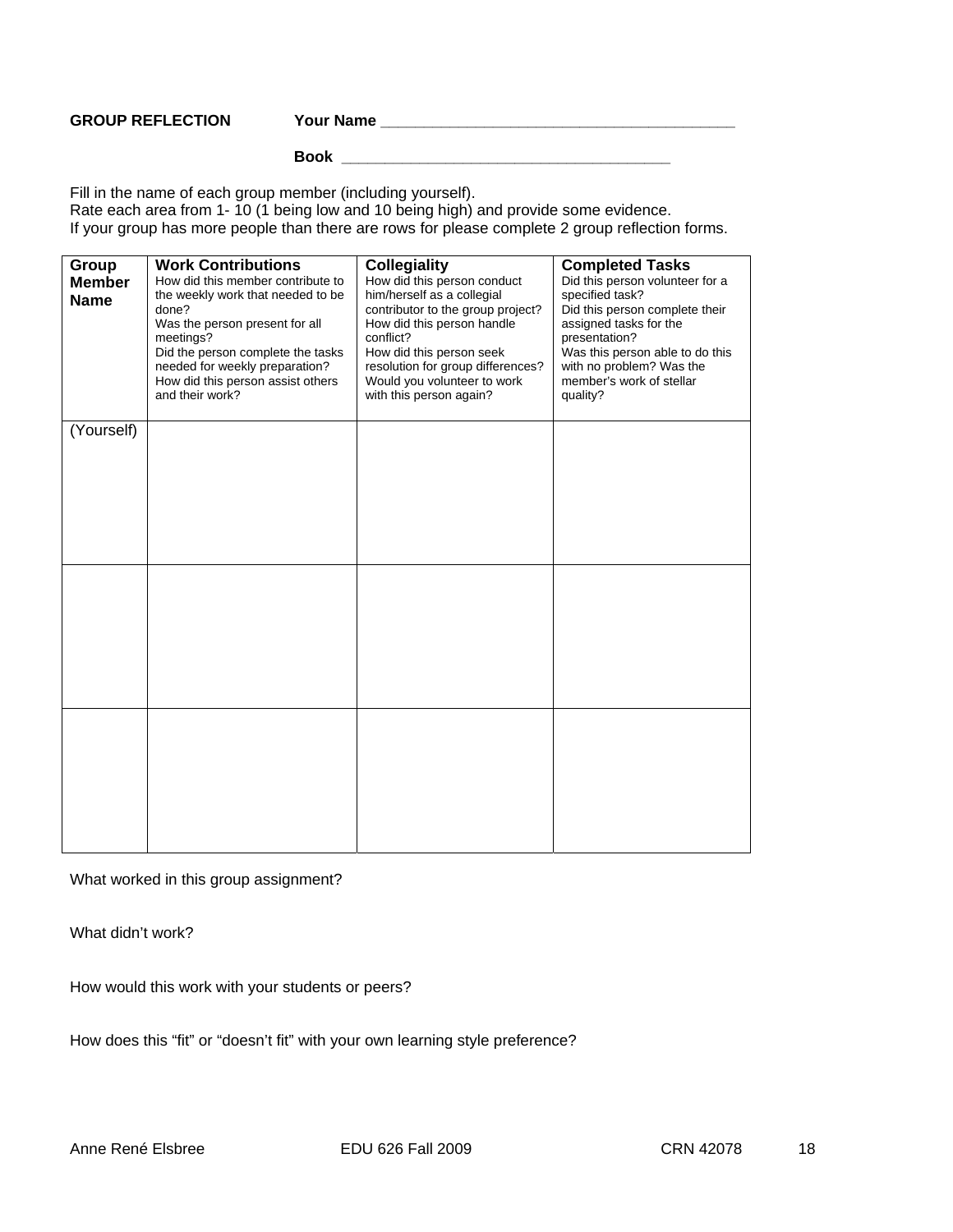# **Table of Contents**

| <b>Individual Writing</b>   |  |
|-----------------------------|--|
|                             |  |
| Session 1 Sept 1            |  |
| Session 2 Sept 9            |  |
| Sept 16<br>Session 3        |  |
| Session 4: Sept 23          |  |
| Session 5: Sept 30          |  |
| Session 6 Oct. 7            |  |
| Session 7<br><i>Oct</i> 14  |  |
| Session 8<br>Oct 21         |  |
| Session 9<br>Oct 28         |  |
| Session 10<br>Nov 4         |  |
| Session 11<br>Nov 11        |  |
| Session 12<br><b>Nov 18</b> |  |
| Session 13<br><b>Nov 25</b> |  |
| Session 14<br>Dec 2         |  |
| Session 15<br>Dec 9         |  |